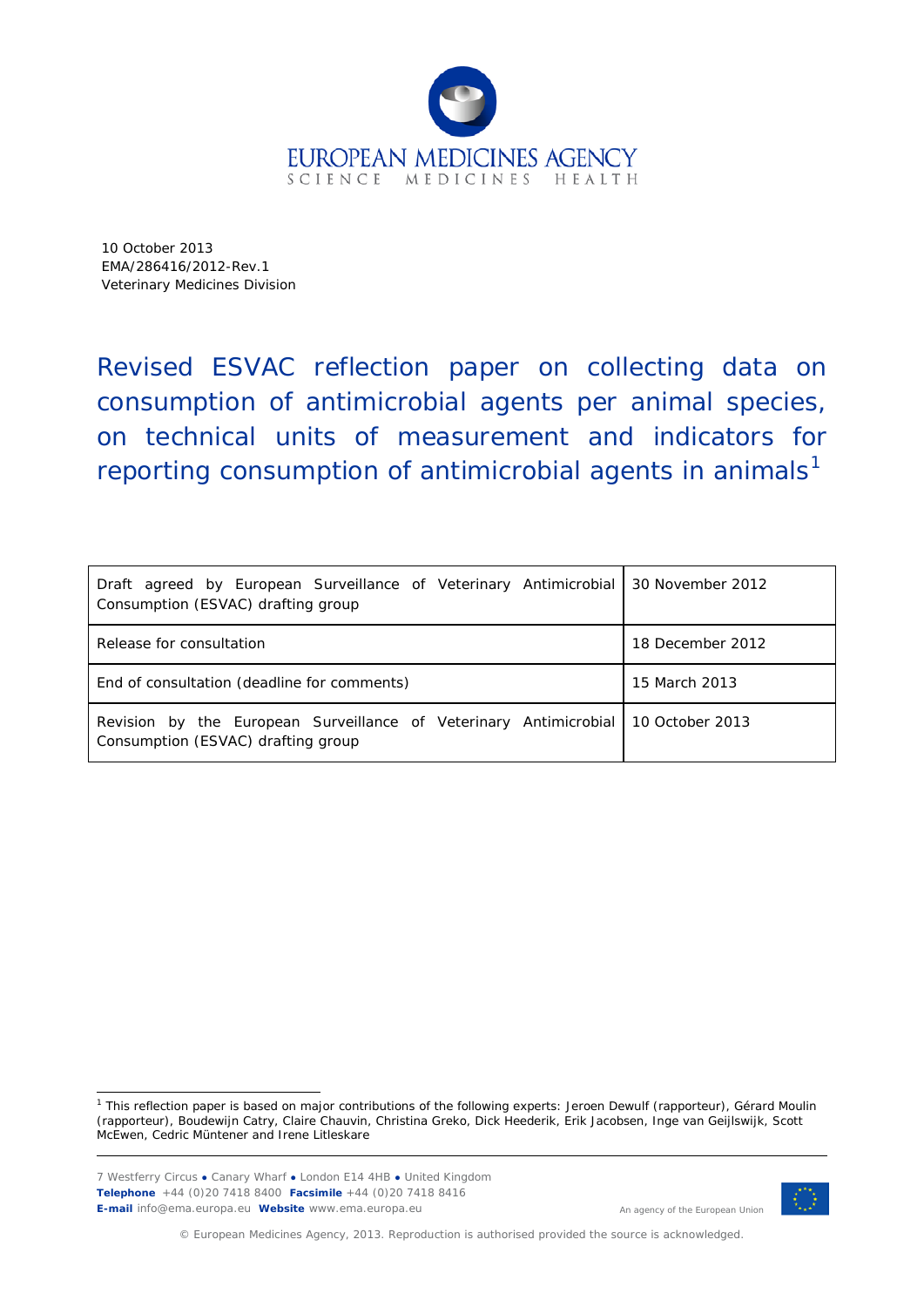# **Table of contents**

| 4. Existing data collection and reporting of consumption of antimicrobial                     |  |
|-----------------------------------------------------------------------------------------------|--|
| 4.1. Legal basis in the European Union for collecting data per animal species  8              |  |
|                                                                                               |  |
|                                                                                               |  |
|                                                                                               |  |
|                                                                                               |  |
| 4.3. Existing technical units of measurement and indicators for reporting of consumption13    |  |
|                                                                                               |  |
|                                                                                               |  |
| 4.4. Denominators applied in existing national data collection systems 14                     |  |
| 5. Collection and reporting of consumption of antimicrobial agents by                         |  |
| species applicable across EU Member States in the ESVAC framework 14                          |  |
| 5.1. Types of data collection applicable for monitoring consumption data by species  14       |  |
|                                                                                               |  |
|                                                                                               |  |
| 5.2. Representativeness, accuracy, validation and repetition over time 16                     |  |
|                                                                                               |  |
| 5.4. Groups of antimicrobial agents to be included in the monitoring 17                       |  |
| 5.5. Data to be collected. Extrapolation from farm-level data to national-level data 18       |  |
|                                                                                               |  |
|                                                                                               |  |
|                                                                                               |  |
| 5.7. Technical units of measurement and indicators for reporting of consumption  23           |  |
| 5.7.1. Technical units of measurement and indicators applicable for reporting by species data |  |
| 5.8. Denominators applicable for the ESVAC project by species data  25                        |  |
|                                                                                               |  |
|                                                                                               |  |
|                                                                                               |  |
|                                                                                               |  |
|                                                                                               |  |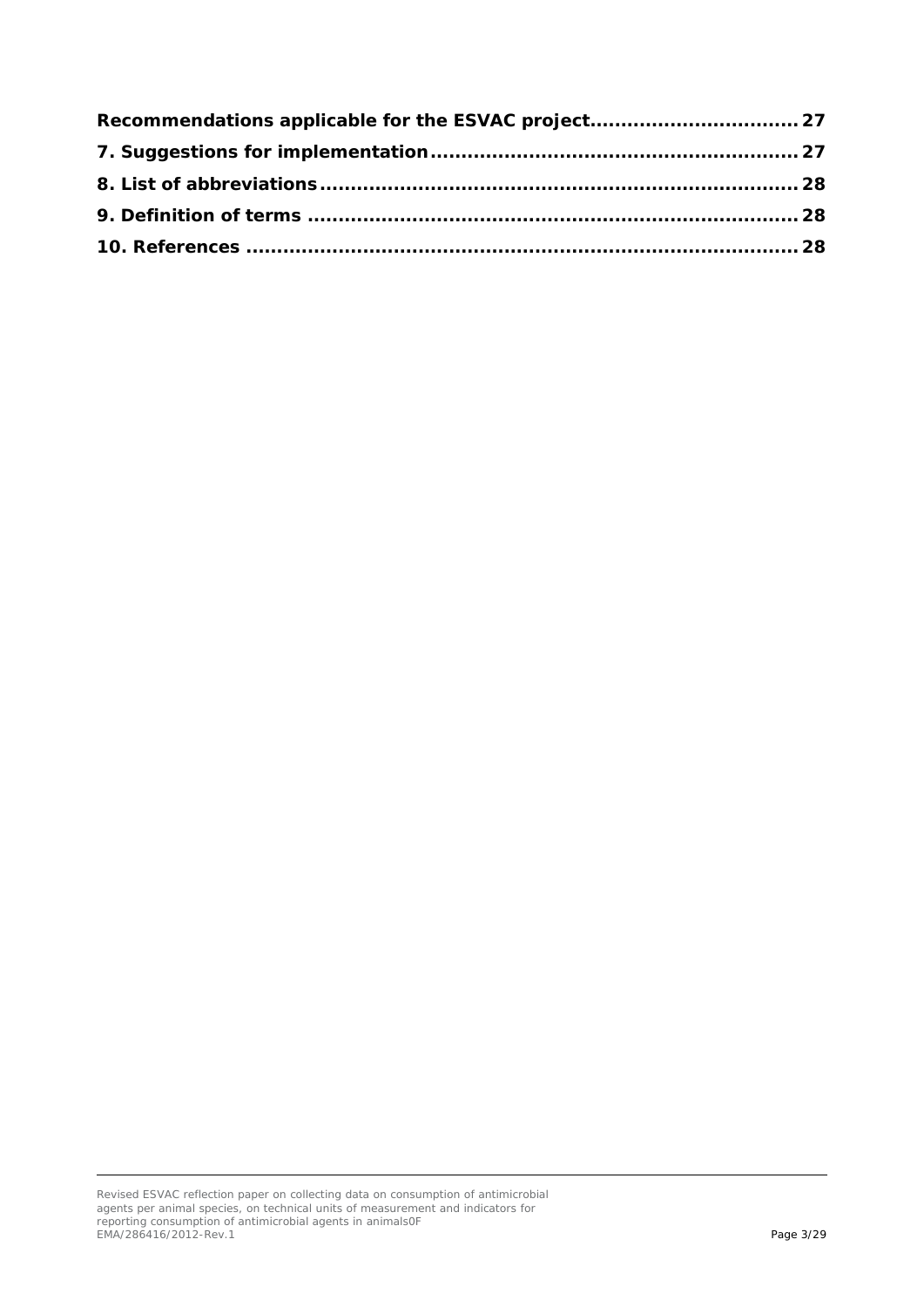## <span id="page-3-0"></span>**1. Summary**

In response to the request from the European Commission, the European Surveillance of Veterinary Antimicrobial Consumption (ESVAC) project is preparing the collection of data on the consumption of veterinary antimicrobials by animal species.

The main aim of this reflection paper is to discuss how to establish systems for the collection of reliable and standardised data on consumption of antimicrobial agents by animal species for the ESVAC database and to report the data taking into account the differences in dosing between the various antimicrobial agents as well as the animal population at risk for treatment.

It is acknowledged that the various Member States (MSs) have/will establish different systems for the collection of data at national level, including which data are collected. However, it is vital that the data provided to ESVAC are standardised in order to obtain harmonised data across the EU; this includes which data on consumption of antimicrobial agents are provided and furthermore which animal species, weight groups and production type should be included.

As a first step a protocol should be developed on how to collect data by species and a template on which data is to be provided to ESVAC. In order to gain experience, it is suggested to run a pilot project to test the protocol and the template in a limited number of MSs that are willing to participate and subsequently to collect and analyse these data by ESVAC.

Taking into account the limited resources available at the Agency and MSs, it is recommended that after the above mentioned pilot project, a baseline study collecting data for one species per year is performed with the following order: pigs, poultry and cattle.

Ideally, data should be collected continuously from e.g. farmers' or veterinarians' records in order to get the most accurate estimates. As this requires automated collection of standardised data that are electronically stored and can afterwards be electronically transferred to ESVAC this is at present feasible only in a few countries. For those that cannot collect such data, the suggested option is to collect data from e.g. farmers' or veterinarians' records by use of cross sectional studies or prospective longitudinal studies. The representativeness of the sample of the farms from which the data are collected is vital to assure accurate estimates and to allow extrapolation of the results to express estimates of the consumption by the actual species, weight group, and production type for the whole country and year.

Another option is to estimate the consumption of antimicrobial veterinary medicinal products by species by stratification of national sales of the products marketed for more than one species. However, it has to be noted that this method does not allow obtaining data by weight class (e.g. weaning pigs and finishers). Furthermore, this method is only applicable for those countries that obtain their overall sales data from marketing authorisation holders (MAHs) (about 7 MSs) as wholesalers do not collect such data.

The data to be provided to the ESVAC will be the prescribed or estimated amounts used, in weight of active ingredient, by country and year for each product (name and pharmaceutical form or administered route) per defined animal species and weight group/production type.

In order to correct for the differences in daily dose between the different antimicrobial agents, pharmaceutical forms and animal species, it is recommended to use defined daily dose animals (DDDA) for the analysis of the data provided to ESVAC (in tonnes) across the EU. A similar unit (DDD) has long been used as a technical unit of measurement in human medicine (e.g. ESAC–Net data) and by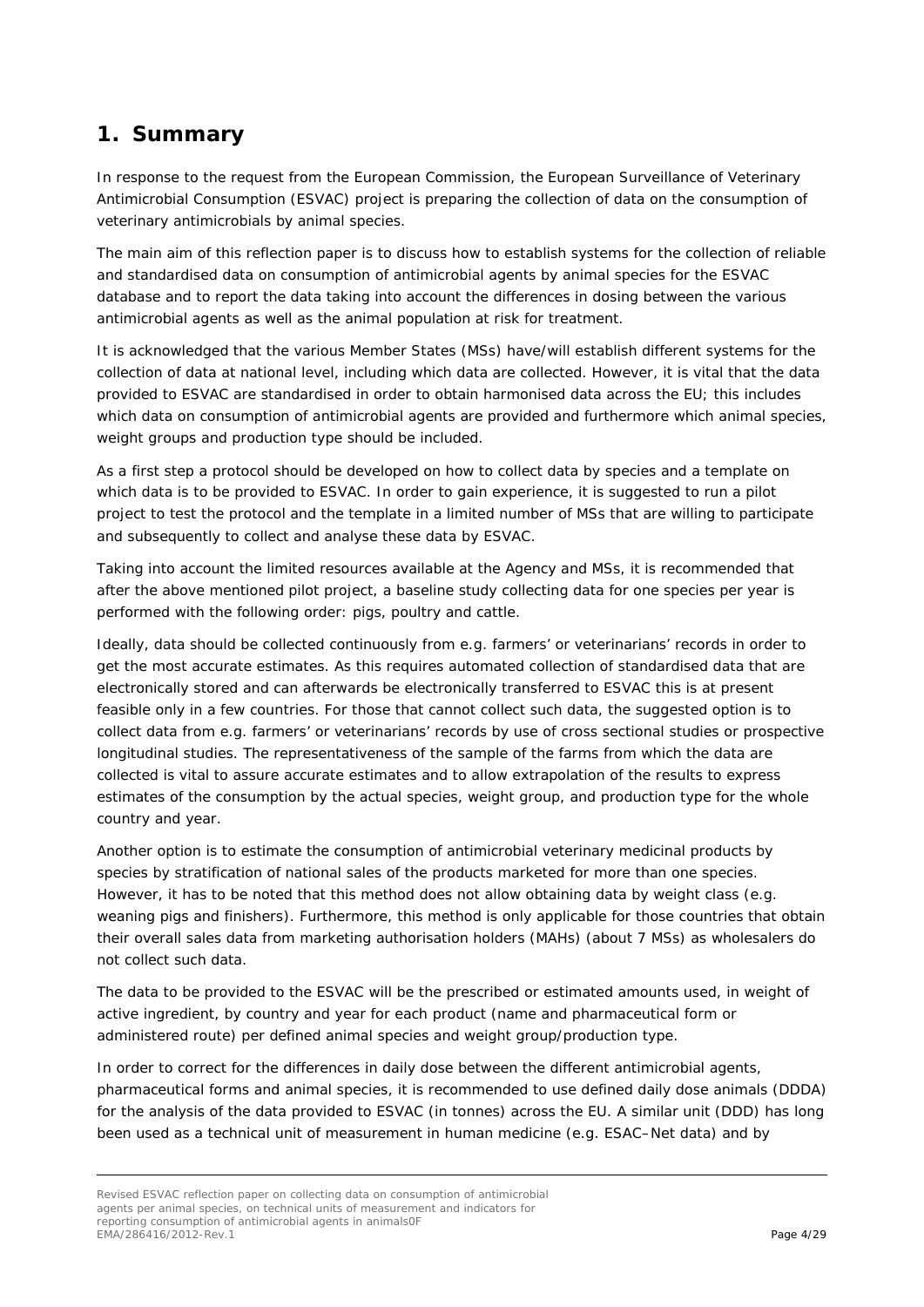implementing DDDA it would facilitate analysing the consumption data in the animal sector together with the consumption data in the human sector. Furthermore, it is suggested to use the defined course dose animal (DCDA) as an additional technical unit of measurement in order to also take into account differences in treatment duration. Since data will be collected and reported for a variety of animal weight classes, the DDDAs and the DCDAs for the various antimicrobial agents should be assigned by kg bodyweight and animal species; these values can then be calculated to express the values for the DDDAs and the DCDAs for the actual weight group and species, e.g. weaning pigs.

In principle all food producing species (e.g. poultry, pigs, cattle, other ruminants, horses, fish and rabbits) and companion animals should be included in the surveillance, but since collection of harmonised and valid data on consumption at animal species level is resource-demanding, at this stage some prioritisation of species is needed.

As a first priority ESVAC should assign European-wide DDDA and DCDA for the various antimicrobial agents and pharmaceutical forms for pigs, poultry (broilers and turkey) and cattle because this is also the prioritised animal species for the collection of consumption of antimicrobial agents.

Animal population data used as the denominator is suggested to be obtained from Eurostat (Eurostat, [2013\)](#page-28-0) (slaughter and livestock) and TRAde Control and Expert System [\(TRACES, 2013\)](#page-28-1) (animals transported for fattening or slaughter in another MS). For the reporting of data by species three different indicators will be used:

- Weight of active ingredient consumed per 1000 animals by species, weight group/production type per year (mg/1000 animals produced per year) by country.
- Number of DDDA consumed per 1000 animals by species, weight group/production type per year (number of DDDAs/1000 animals produced or livestock per year).
- Number of DCDA consumed per 1000 animals produced by species, weight group/production type per year (number of DCDAs/1000 animals produced or livestock per year).

In order to obtain harmonised and appropriate data across the MSs, it is suggested that it should clearly be legally defined which data should be recorded and stored in the records by the veterinarians and animal owners and that these data should be made available to the ESVAC national contact point in a standardised manner.

## <span id="page-4-0"></span>**2. Introduction**

All use of antimicrobial agents – in humans, animals and plants – promotes the selection and dissemination of antimicrobial resistant bacteria and resistance genes, as well as the emergence of new resistant bacteria through genetic mutations and gene movements. Therefore, use of antimicrobial agents in animals - for treatment and disease prevention - may give rise to treatment failures in veterinary medicine as well as being a potential food safety problem. Furthermore, it may cause contamination as resistant bacteria and resistance genes can spread from food animals or food derived thereof to humans through the food-chain, through direct contact from animals to animal keepers but also to the environment. As genetic mutations, gene selection and movements in bacteria are associated with the use of antimicrobial agents, efforts to contain antimicrobial resistance must focus on avoiding unnecessary use of antimicrobial agents and promoting their responsible use. Prevention and containment of antimicrobial resistance requires a holistic, multifaceted and inter-sectorial approach.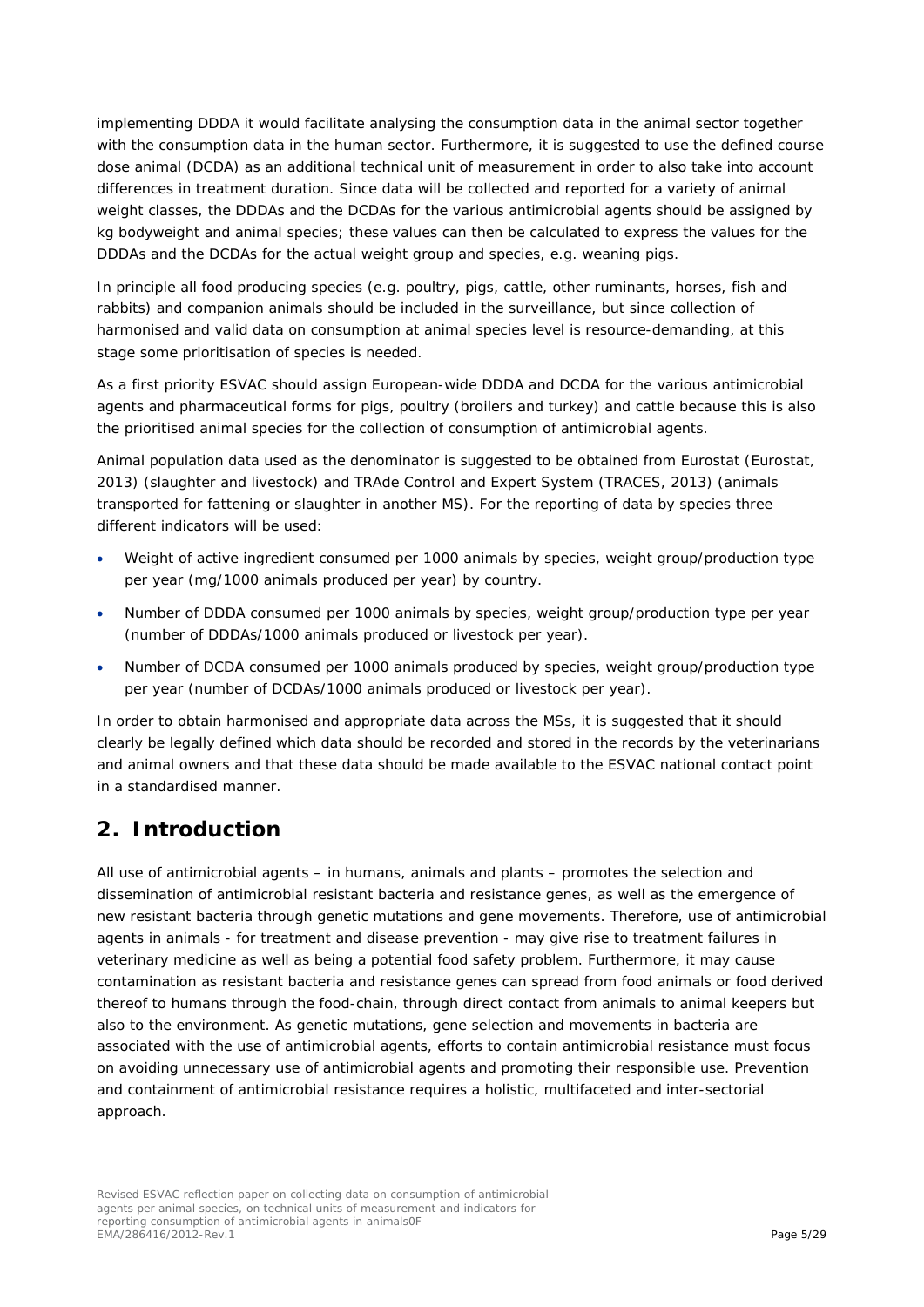One of the key elements to establish a strategy for the containment of antimicrobial resistance in the animal sector is the availability of data on antimicrobial resistance and on the consumption of antimicrobial agents. Such data are important for risk profiling and risk assessment. Furthermore, at national/regional level such data are vital for assessing the effect of responsible use campaigns, implementation of targeted intervention measures such as legislative restrictions of use, setting targets for reduction of the consumption and implementation of animal health prevention measures. It is therefore important to establish a baseline against which the effectiveness of risk management measures can be evaluated. Knowing the consumption of antimicrobial agents may also support risk communication.

In recognition of this, the European Commission requested the European Medicines Agency in 2008 to develop a harmonised approach for the collection and reporting of data on antimicrobial veterinary medicinal products based on national sales figures and combined with estimations of consumption in at least the major groups of species (poultry, pigs, veal, other ruminants, pets and fish). The Commission, through the *Communication from the Commission to the European Parliament and the Council: Action plan against the rising threats from antimicrobial resistance* [\(European Commission,](#page-28-2)  [2011\)](#page-28-2) emphasised the importance of strengthening the surveillance systems on AMR and on consumption of antimicrobial agents in veterinary medicine by recommending: "*Promotion and extension of the European Surveillance of Veterinary Antimicrobial Consumption (ESVAC) with the collaboration of EMA to obtain harmonised data on the usage per animal species and production categories as well as for different indications from all Member States"*.

In response to the request from the Commission (2008) the European Surveillance of Veterinary Antimicrobial Consumption (ESVAC) project was launched by the Agency in September 2009. As a first step existing data from nine European countries (2005-2009) were collected and published in a harmonised manner (EMA/238630/2011) [\(ESVAC, 2011\)](#page-28-3). Furthermore, ESVAC has implemented a system for the collection of harmonised and valid data on national sales figures of veterinary antimicrobial agents from 19 EU/EEA countries from 2010 detailed at package level and at least 5 more EU countries will provide 2011 data (EMA/88728/2012) [\(ESVAC, 2012\)](#page-28-4). These data provide information on overall sales, sales by antimicrobial class and by pharmaceutical form. Based on information from the EU MSs and on experience from human medicine, the Agency foresees that within 2015 a baseline on the overall sales of veterinary antimicrobial agents are established for most of the MSs.

The next step of the ESVAC project is to develop a system for collecting harmonised and valid data on consumption of antimicrobial agents by animal species at EU-level and to develop technical unit(s) of measurement in order to take into account differences in dosing when reporting the consumption data.

It should be noted that information such as daily dose used and duration of treatment, group or individual treatment, curative, methaphylactic or prophylactic, indication or diagnosis, can also be very useful at national level but will not be collected from the MSs by the ESVAC project.

Data obtained through surveillance of antimicrobial consumption by animal species will increase the understanding of the development and occurrence of resistance and the impact of interventions. Such data can be used to estimate the number of animals exposed to a specific antimicrobial class within a given time period. Such estimates may either refer to all animals at risk, regardless of when the treatment with antimicrobial agents was initiated, or focus on animals that were given antimicrobial agents within a defined period. The collection of data is most meaningful when part of a continuous evaluation system, i.e. when the patterns are followed over time and comparison over e.g. consecutive livestock production cycles or companion animal years, is possible.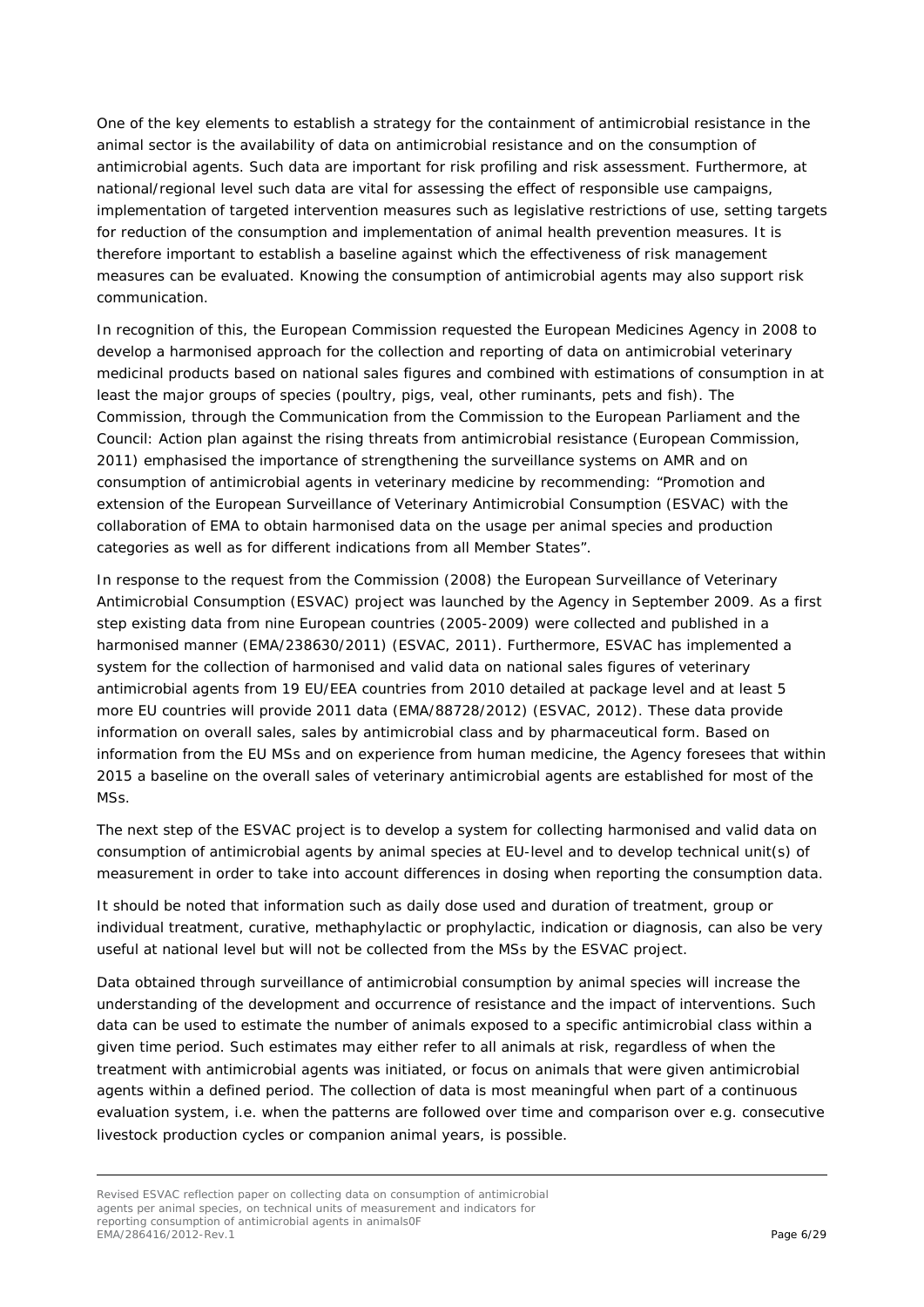Studying and ultimately understanding the link between consumption of antimicrobial products and bacterial resistance in animals is of high importance to be able to provide advice on responsible use as well as enabling sustainable availability of efficacious antimicrobial agents. However, the detailed analysis and description of the link between animal species, antimicrobial class and bacterial level is usually complex and requires accurate and detailed data both on antimicrobial resistance as well as on antimicrobial consumption. Detailed data by species are needed to, e.g. determine whether differences in antimicrobial resistance amongst animal species can be related to differences in consumption patterns of antimicrobial agents. Data acquisition at species level is of high importance to fulfil all these purposes efficiently and accurately. It is also important to take the production stages into consideration because intervention measures, such as restriction or ban of use of particular antimicrobial classes, may concern only particular production stages. To achieve these objectives, it is crucial that the data are both accurate and representative.

This reflection paper is divided into three parts; the first part addresses current systems in place in Europe for the collection of data by species; the second part addresses the collection of data by species by describing how such data should be collected in order to quantify the overall consumption of antimicrobial agents by species, including weight group and production type, by country, taking into account harmonisation across the MSs, minimum level of accuracy and reproducibility, practical feasibility and sustainability, including cost, of the data collection process. The third part addresses which technical units of measurement, animal population data (denominator) and indicators are applicable for the analysis and reporting of the data to best suit the intended purpose.

# <span id="page-6-0"></span>**3. Terms of reference**

Terms of reference on collecting data per animal species:

*Describe what data is needed on overall use of antimicrobial agents by species and country, including criteria for acceptance for ESVAC such as the comparability, minimum level of precision (e.g. confidence limit of estimate), reproducibility etc.*

*Describe and discuss the applicability of:*

- *Cross-sectional or point prevalence studies (farm level, veterinary practices).*
- *Prospective longitudinal studies (farm level, veterinary practices).*
- *Models for repartition of totals sales based on e.g. Periodic Safety Update Report (PSUR) from pharmacovigilance or Marketing Authorisation Holder declarations.*

*to obtain estimates of the needed data.*

*Emphasis should be placed on sustainability, possibilities for validation of the data and potential for improvement of the respective methods as well as comparability of results obtained with the different methods.*

In principle all food producing species (e.g. poultry, pigs, cattle, other ruminants, horses, fish, and rabbits) and companion animals should be included in the surveillance, but since collection of harmonised and valid data on consumption at animal species level is resource-demanding, at this stage some prioritisation of species is needed.

Terms of reference on establishing technical units of measurement:

*Develop a reflection paper suggesting which technical units of measurement could be applicable.* 

• *in order to standardise reporting and interpretation of the data on use of veterinary antimicrobial agents in the ESVAC project,*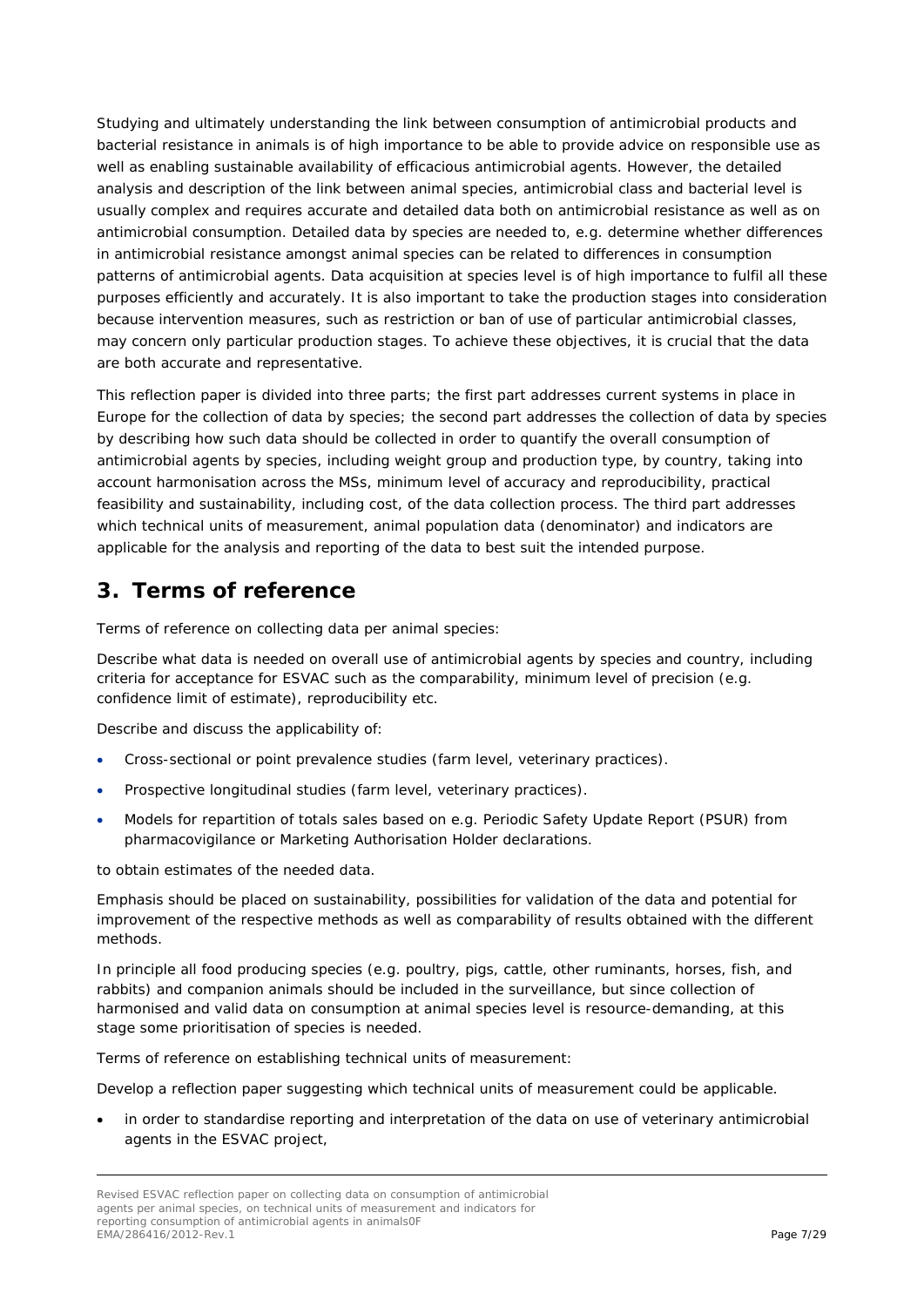• *taking into account the various purpose of the surveillance of the consumption of veterinary antimicrobial agents.*

*The technical unit(s) of measurement selected should be applicable independently of the data source for the collection of data on use of antimicrobial agents by animal species; however, limitation for reporting should be addressed. It should be explored whether the technical unit(s) can be used for integrated analysis of resistance in animals and humans and consumption in human medicine.*

*A standardised terminology should be suggested.*

## <span id="page-7-0"></span>**4. Existing data collection and reporting of consumption of antimicrobial agents per animal species**

### <span id="page-7-1"></span>*4.1. Legal basis in the European Union for collecting data per animal species*

Directive 2001/82/EC as amended, articles 11, 69 and 70 and Directive 96/23 as amended, article 10 requires veterinarians and animal owners to keep detailed records of veterinary medicinal products use. The legislation indicates:

*"In particular, Member States may require the maintenance of a record giving at least the following information:*

- *(a) Date;*
- *(b) Name of the veterinary medicinal product;*
- *(c) Quantity;*
- *(d) Name and address of the supplier of the medicinal product;*
- <span id="page-7-2"></span>*(e) Identification of the animals treated."*

#### *4.2. Data collection systems currently in use in Europe*

When comparing the different available data collection systems for consumption of veterinary antimicrobial agents a general distinction can be made between data collected at national level with the purpose to describe overall national sales patterns by antimicrobial class and pharmaceutical form across time on the one hand and data collected at farm (or practice) level to describe and quantify the consumption of antimicrobial agents in full detail at animal species level on the other hand. Table 1 shows the various types of data collection systems currently in use by MSs. These approaches have advantages and disadvantages and are used for different purposes. Hybrid data collection systems combining characteristics of national and farm level systems also exist.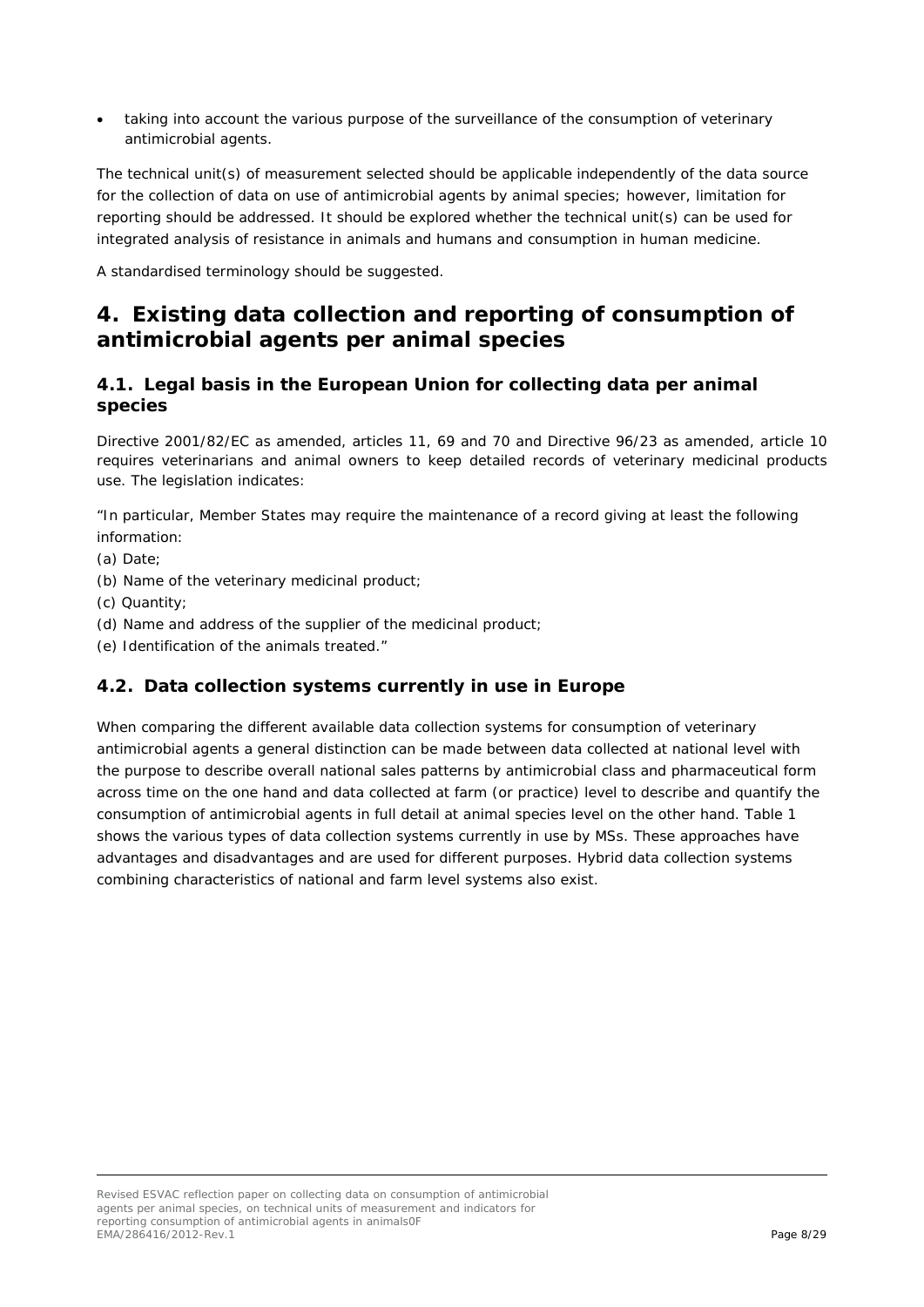**Table 1.** Overview of type of data on consumption of veterinary antimicrobial agents collected in the different European countries**.** 

| <b>Country</b>        | <b>National overall sales</b>                    |                                                                           | <b>Animal or herd level data</b><br>collection system |                                                      |
|-----------------------|--------------------------------------------------|---------------------------------------------------------------------------|-------------------------------------------------------|------------------------------------------------------|
|                       | <b>MSs provided</b><br>data to ESVAC for<br>2010 | <b>Additional MSs</b><br>provided/to<br>provide data to<br>ESVAC for 2011 | <b>Continuous</b><br>surveillance data                | Single or multiple<br>time studies/<br>research data |
| Austria               | $\mathsf{X}$                                     |                                                                           |                                                       | $\mathsf{X}$                                         |
| Belgium               | $\mathsf X$                                      |                                                                           | X <sup>1</sup>                                        | $\mathsf X$                                          |
| <b>Bulgaria</b>       |                                                  | $\mathsf{X}$                                                              |                                                       |                                                      |
| Czech Republic        | $\mathsf X$                                      |                                                                           |                                                       |                                                      |
| Cyprus                |                                                  | $\mathsf X$                                                               |                                                       |                                                      |
| <b>Denmark</b>        | $\mathsf{X}$                                     |                                                                           | $\mathsf{X}$                                          |                                                      |
| Estonia               | $\mathsf{X}$                                     |                                                                           |                                                       |                                                      |
| Finland               | $\mathsf X$                                      |                                                                           | X <sup>1</sup>                                        | $\mathsf X$                                          |
| France                | $\mathsf{X}$                                     |                                                                           |                                                       | $\mathsf{X}$                                         |
| Germany               |                                                  | $\mathsf{X}$                                                              |                                                       | $\pmb{\times}$                                       |
| Hungary               | $\mathsf X$                                      |                                                                           |                                                       |                                                      |
| Iceland               | $\mathsf{X}$                                     |                                                                           |                                                       |                                                      |
| Ireland               | $\mathsf{X}$                                     |                                                                           |                                                       |                                                      |
| Italy                 | $X^2$                                            |                                                                           |                                                       | $\mathsf{X}$                                         |
| Latvia                | $\mathsf{X}$                                     |                                                                           |                                                       |                                                      |
| Lithuania             | $\mathsf{X}$                                     |                                                                           |                                                       |                                                      |
| Netherlands           | $\mathsf{X}$                                     |                                                                           | $\mathsf X$                                           | $\mathsf{X}$                                         |
| Norway                | $\mathsf{X}$                                     |                                                                           | X <sup>1</sup>                                        | $\mathsf{X}$                                         |
| Poland                |                                                  | $\mathsf{X}$                                                              |                                                       |                                                      |
| Portugal              | $\mathsf X$                                      |                                                                           |                                                       |                                                      |
| Slovakia              |                                                  | $\mathsf{X}$                                                              |                                                       |                                                      |
| Slovenia              | $\mathsf X$                                      |                                                                           |                                                       |                                                      |
| Spain                 | $\mathsf X$                                      |                                                                           |                                                       | $\mathsf{X}$                                         |
| Sweden                | $\mathsf{X}$                                     |                                                                           | $\mathsf X$                                           |                                                      |
| <b>United Kingdom</b> | $\mathsf X$                                      |                                                                           |                                                       | $\pmb{\times}$                                       |
| Switzerland           | $\mathsf X$                                      |                                                                           |                                                       | $\mathsf X$                                          |

<sup>1</sup>Under development; <sup>2</sup>Delivered but not in ESVAC 2010 report

## <span id="page-8-0"></span>**4.2.1. Collection of overall national sales data**

In many of the EU MSs, data on sales of veterinary antimicrobial agents have since 2010 (or earlier) been collected at package level from wholesalers or MAHs but also from feed mills and pharmacies. Based on these data, the total sales of veterinary antimicrobial agents, subdivided by different classes and formulations, are calculated and give thus an overview of the overall sales by veterinary antimicrobial classes in the MSs. Data from these sources are usually relatively easy to obtain since they are provided by a limited number of data providers and allow for analysis of trends on the overall sales of veterinary antimicrobial agents. A limitation of overall sales data is the lack of information they provide on the distribution of consumption in the different animal species, weight groups or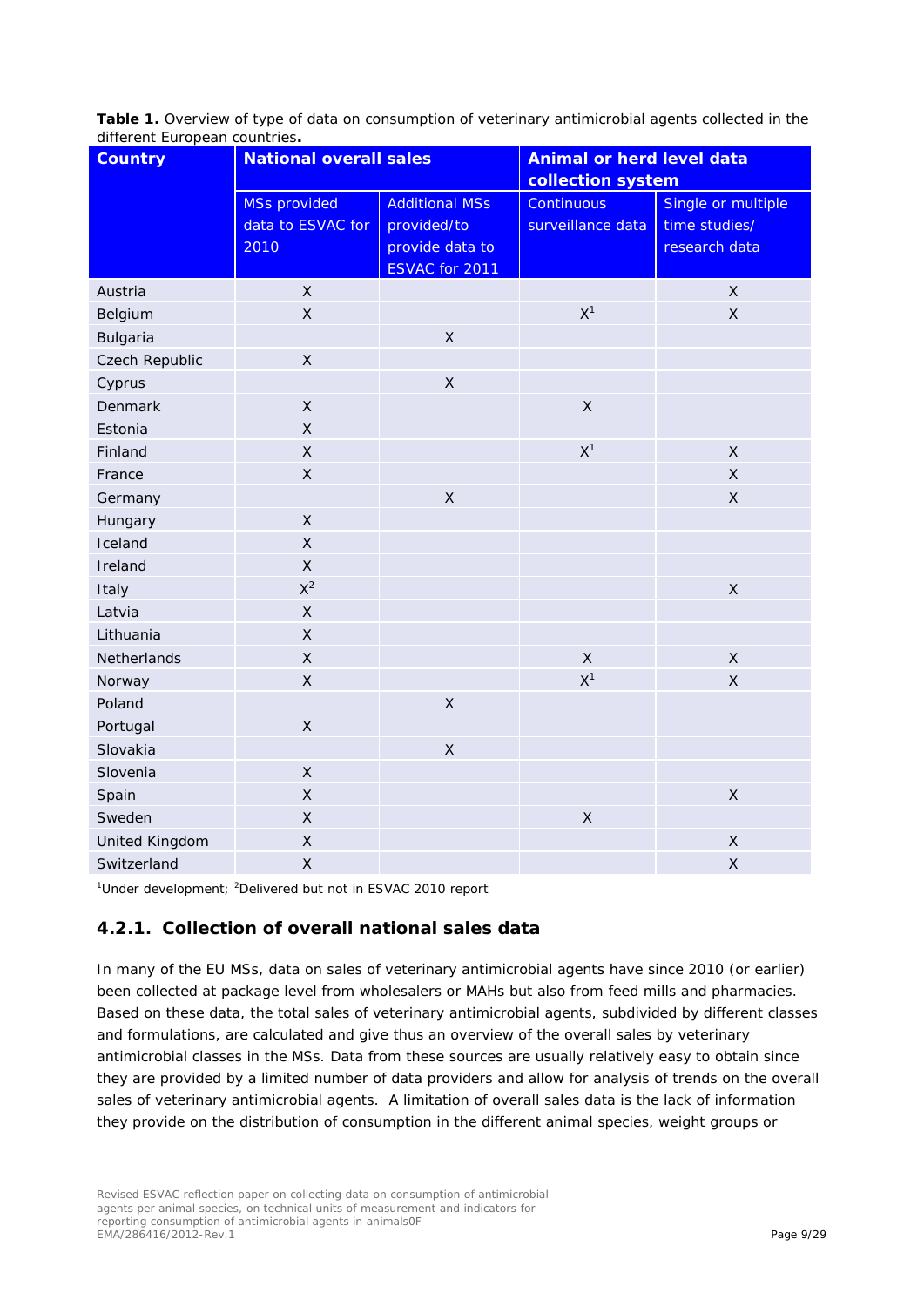production type; however, overall national sales data, when obtained at package level are important for crosschecking the data collected by species.

### <span id="page-9-0"></span>**4.2.2. Collection of consumption data by species**

Several study types are used to collect data on the consumption of antimicrobial agents by species. An overview of the different types of studies applied and their characteristics is provided in Table 2.

**Table 2.** Different types of studies on consumption of antimicrobial agents by animal species applied and their characteristics.

|                                                                   | <b>Stratification of</b><br>overall national<br>sales                                                                     | <b>Cross-sectional</b><br><b>studies</b>                                                                                                               | <b>Prospective</b><br><b>studies</b>                                                                                                       | <b>Continuous</b><br>automated data<br>collection                                  |
|-------------------------------------------------------------------|---------------------------------------------------------------------------------------------------------------------------|--------------------------------------------------------------------------------------------------------------------------------------------------------|--------------------------------------------------------------------------------------------------------------------------------------------|------------------------------------------------------------------------------------|
| <b>Definition</b>                                                 | Stratification<br>between species<br>of sales data<br>according to MAH<br>or external<br>sources (e.g.<br>PSURs, studies) | Estimation of the<br>consumption of<br>antimicrobial<br>agents in a sample<br>of animals/flocks/<br>batches/herds<br>treated on a given<br>time/period | Herds/farms/<br>batches studied<br>over time, with<br>data being<br>collected at<br>multiple intervals                                     | Data collected<br>continuously from<br>e.g. farmers or<br>veterinarians<br>records |
| Data collected                                                    | Sales repartition                                                                                                         | Administrations of<br>antimicrobial<br>agents<br>(date/weight<br>group, nature,<br>indication) from<br>logbook, on-farm<br>documents, etc.             | Administrations<br>of antimicrobial<br>agents<br>(date/weight<br>group, nature,<br>indication) from<br>logbook, on-farm<br>documents, etc. | Administrations,<br>prescriptions or<br>delivery of<br>antimicrobial agents        |
| <b>Amount per</b><br>unit (herd,<br>flock, animal)                | <b>No</b>                                                                                                                 | Yes                                                                                                                                                    | Yes                                                                                                                                        | Yes                                                                                |
| Daily dose,<br>duration                                           | Yes                                                                                                                       | Yes                                                                                                                                                    | Yes                                                                                                                                        | Yes                                                                                |
| <b>Indication of</b><br>use of<br>antimicrobial<br>agent          | <b>No</b>                                                                                                                 | Depends on how<br>the system is set<br>up                                                                                                              | Depends on how<br>the system is set<br>up                                                                                                  | Depends on how the<br>system is set up                                             |
| Production<br>type                                                | <b>No</b>                                                                                                                 | Yes                                                                                                                                                    | Yes                                                                                                                                        | Yes                                                                                |
| <b>Proportion of</b><br>animals,<br>flocks,<br>batches<br>treated | National statistics                                                                                                       | Yes                                                                                                                                                    | Yes                                                                                                                                        | Yes                                                                                |
| Variability<br>between<br>herds, flocks,<br>batches               | <b>No</b>                                                                                                                 | Yes                                                                                                                                                    | Yes                                                                                                                                        | Yes                                                                                |
| Extrapolation<br>- comparison<br>with national                    | <b>No</b>                                                                                                                 | Yes if<br>representative                                                                                                                               | Yes if<br>representative                                                                                                                   | Yes                                                                                |

Revised ESVAC reflection paper on collecting data on consumption of antimicrobial agents per animal species, on technical units of measurement and indicators for reporting consumption of antimicrobial agents in animals0F EMA/286416/2012-Rev.1 Page 10/29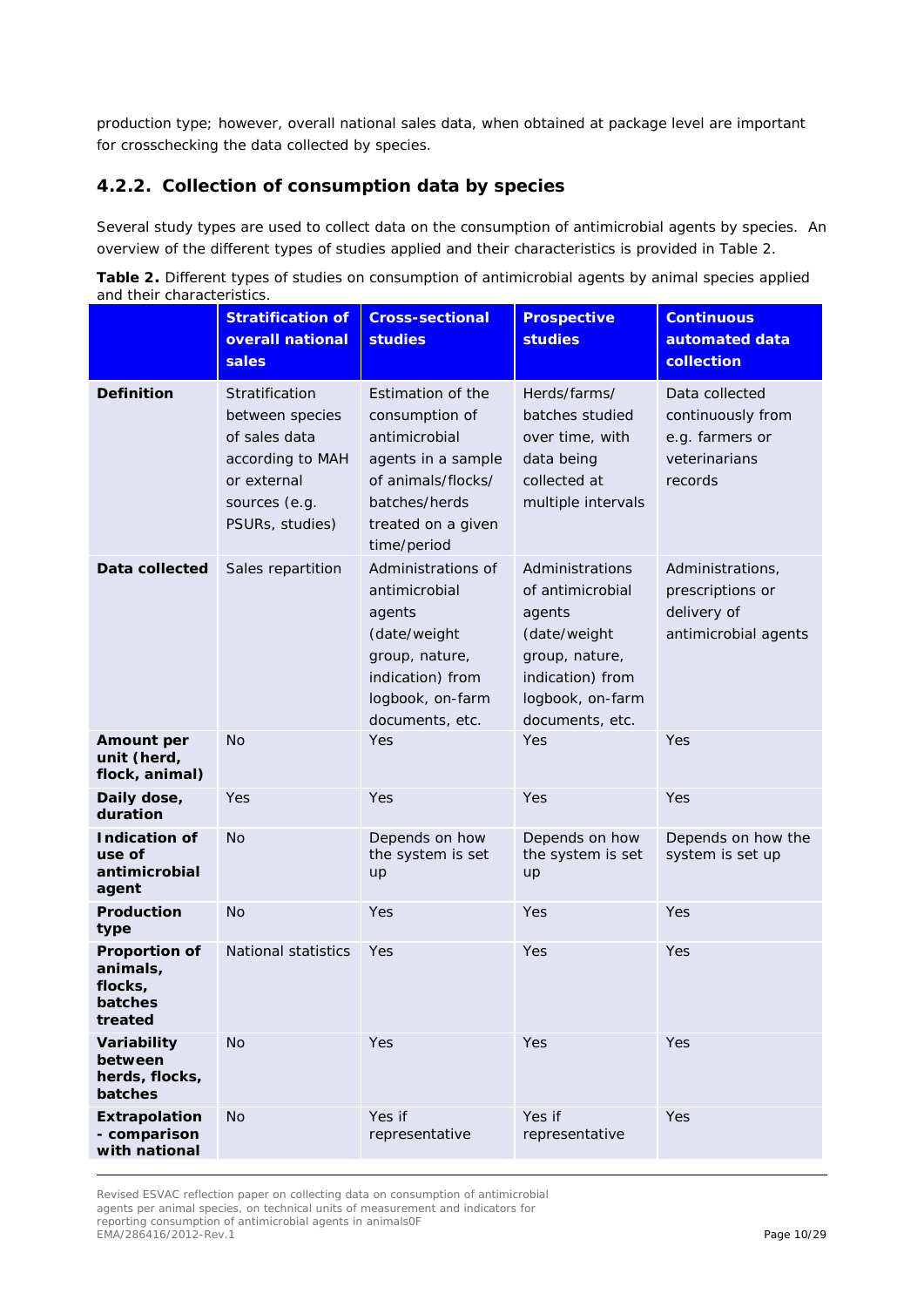|                                          | <b>Stratification of</b><br>overall national<br>sales                                                                                       | <b>Cross-sectional</b><br><b>studies</b>                                                                                                                   | <b>Prospective</b><br><b>studies</b>                                                                                                                                                     | <b>Continuous</b><br>automated data<br>collection                                          |
|------------------------------------------|---------------------------------------------------------------------------------------------------------------------------------------------|------------------------------------------------------------------------------------------------------------------------------------------------------------|------------------------------------------------------------------------------------------------------------------------------------------------------------------------------------------|--------------------------------------------------------------------------------------------|
| sales                                    |                                                                                                                                             |                                                                                                                                                            |                                                                                                                                                                                          |                                                                                            |
| <b>Time trends</b>                       | Yes                                                                                                                                         | Through repeated<br>surveys                                                                                                                                | Through repeated<br>surveys                                                                                                                                                              | Yes                                                                                        |
| Comparison<br>with<br>resistance<br>data | +/- (depends on<br>specification of<br>sales by species<br>and antimicrobial<br>class)                                                      | Yes                                                                                                                                                        | Yes                                                                                                                                                                                      | Yes                                                                                        |
| Representativ<br>eness                   | Not applicable<br>(exhaustive)                                                                                                              | $+/-$                                                                                                                                                      | $+/-$                                                                                                                                                                                    | Yes if mandatory                                                                           |
| <b>Precision</b><br>Accuracy             | +/- (depends on<br>the MAHs<br>declaration or<br>external source<br>and magnitude of<br>unknown off-label<br>use)                           | +/- (confidence<br>interval can be<br>calculated,<br>depends on sample<br>size achieved)                                                                   | +/- (confidence<br>interval can be<br>calculated,<br>depends on<br>sample size<br>achieved)                                                                                              | Yes if the system is<br>exhaustive                                                         |
| <b>Species</b><br>exhaustive<br>coverage | Yes                                                                                                                                         | Possible by<br>stratified sampling<br>and extrapolation<br>to national level                                                                               | Possible by<br>stratified<br>sampling and<br>extrapolation to<br>national level                                                                                                          | Yes                                                                                        |
| Sustainability                           | Yes                                                                                                                                         | No (can be<br>regularly repeated)                                                                                                                          | No (can be<br>regularly<br>repeated)                                                                                                                                                     | Yes                                                                                        |
| Feasibility                              | Depends on MAH<br>data or external<br>source availability                                                                                   | Time and labour<br>consuming                                                                                                                               | Time and labour<br>consuming                                                                                                                                                             | Depends on<br>automated recording<br>and connection with<br>servers                        |
| <b>Advantages</b>                        | Major species are<br>covered. Low<br>cost                                                                                                   | A large amount of<br>detailed data can<br>be acquired.                                                                                                     | A large amount<br>of detailed data<br>can be acquired.                                                                                                                                   | Permanent and<br>continuous data<br>collection.                                            |
| Limitations                              | No information at<br>the herd, flock<br>level, weight<br>group and on<br>indications. Data<br>difficult to obtain<br>per production<br>type | Representative-<br>ness of the data,<br>sample size and<br>frequency can be<br>impaired and<br>limited by the<br>workload required.<br>Relatively low cost | Representative-<br>ness of the data,<br>sample size and<br>frequency of<br>realisation can be<br>impaired and<br>limited by the<br>workload<br>required. At<br>relatively modest<br>cost | Require specific<br>infrastructure.<br>Relatively costly in<br>collecting and<br>analysing |

## **4.2.2.1. Collecting data on herd or animal level**

#### *Existing automated data collection systems*

Automated data collection systems are already implemented in a few EU MSs (e.g. Denmark and the Netherlands) [\(Jensen et al., 2012\)](#page-28-5) and are currently under development in some others (e.g. Belgium, Finland and Norway). These systems are characterised by using electronically stored data from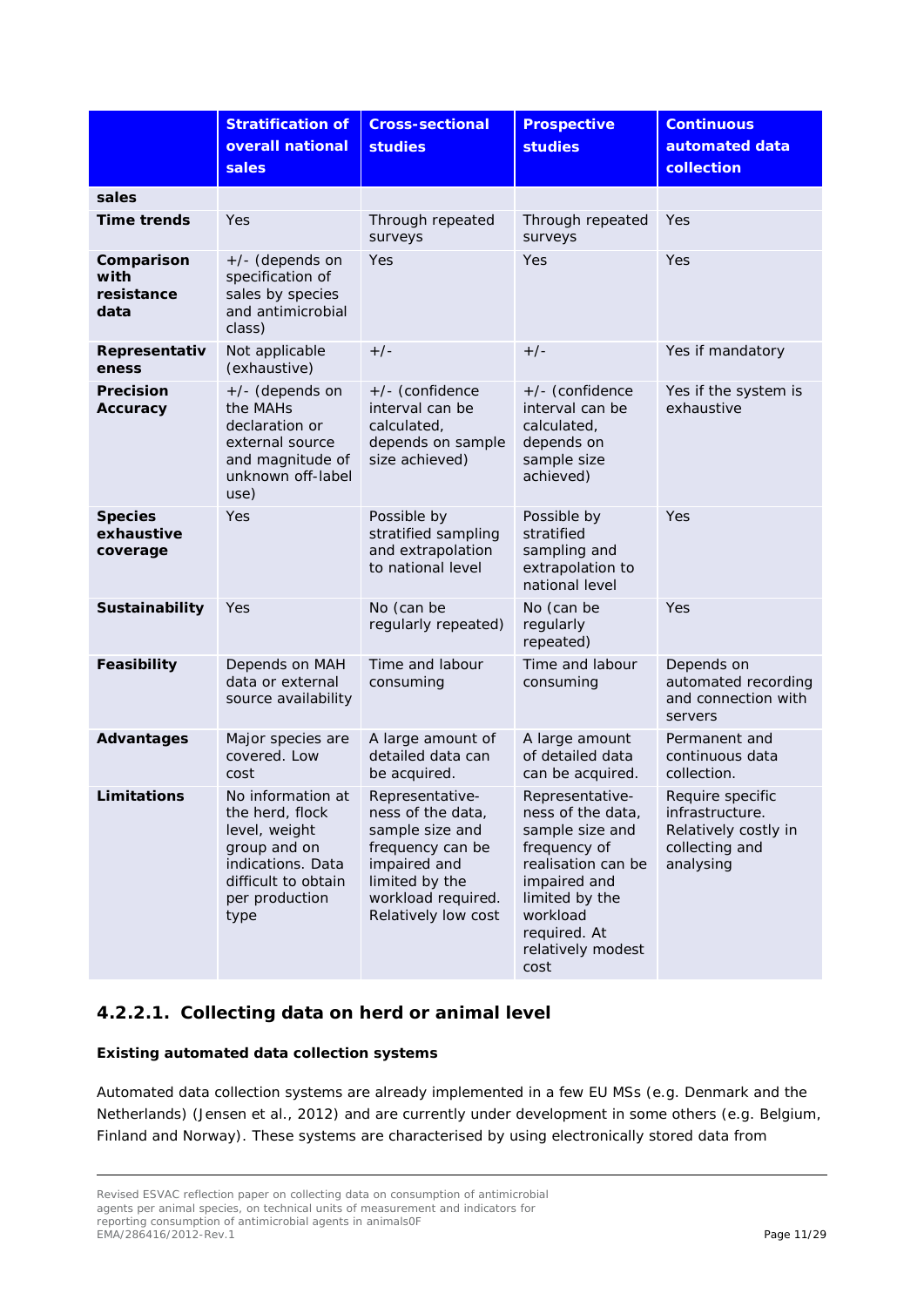pharmacies and/or veterinary practices on administrations and prescriptions, respectively, and on data from farmers on administrations. They are usually based on the integration of two types of data that are linked to each other. The first type of data is used to calculate the consumption (numerator). It generally originates from farmers, veterinarians, pharmacies and feed mills or combinations of these sources, and, depending of the data source includes the data on the prescribed or administered antimicrobial agents such as product (name, form and strength), quantity used (number of packages). For prescription data this may also include information on dosage, treatment duration, number of treated animals and their body weight or weight group. The second type of data is used to calculate the population at risk of being treated (denominator) and involves farm data such as type and numbers of animals present as well as length of production cycles. These farm data are obtained from national databases and can be verified and refined with data entered by the farmer, or can completely be entered by the farmer.

#### *Existing systems for manual collection of data*

In many countries single or repeated data collections occur in the framework of scientific research (Table 2) where consumption of antimicrobial agents is described and quantified in detail in only a (limited) sample of herds. In these studies, the collected data are generally related to other herd characteristics or presence of resistance [\(Callens et al., 2012;](#page-27-3) [Chauvin et al., 2005b;](#page-27-4) [Dunlop et al.,](#page-28-6)  [1998;](#page-28-6) [Pardon et al., 2012;](#page-28-7) [Timmerman et al., 2006\)](#page-28-8). To calculate the consumption, either treatments administered (product name, form and strength, daily dosage and treatment duration), number of treated animals, their body weight or antimicrobial agents acquired (product name, form and strength, number of packages, animal weight group) are collected for a defined period of time from e.g. farmer's log-book or bills. Population at risk for treatment present during the same period of time (denominator) is also collected in the same way. The advantages of this type of studies are the possibility of collecting detailed data on the consumption by animal species including specific production and weight groups as well as the indication for treatment [\(Chevance and Moulin, 2011\)](#page-27-5). Also, the variation in the consumption and consumption patterns of antimicrobial agents between herds within the same animal species and weight group can be studied, and changes over time can be detected.

However, such studies are usually expensive and time consuming and as a result information is only obtained on a sample of the herds. Sampled herds are often selected based on the willingness of the farmer to cooperate and inherently include the risk of bias. As a result, extrapolation of the obtained data to the entire population should be done cautiously. In the ideal circumstances of a true random sample from all herds, the extrapolation towards the whole population is feasible.

## <span id="page-11-0"></span>**4.2.3. Stratification of overall national sales data by species**

In the ESVAC project, the data on overall sales are split into tablets that are almost solely used in pets (cats and dogs) and all other pharmaceuticals forms that are used mainly in food producing animals. For antimicrobial veterinary medicinal products marketed for food producing animals, further stratification of the overall sales data currently available in the ESVAC database is not possible as most products are authorized for several species.

However, MAHs may collect information on which species their products are used. Such data have been collected by France since 2009 requesting MAHs to provide an estimated distribution of the sales of antimicrobial agents by target species [\(Chevance A., 2009\)](#page-28-9), enabling an estimation of the amounts of antimicrobial agents sold per species [\(Mevius et al., 1999\)](#page-28-10). These estimates are regularly compared to results obtained through periodic on-farm studies to check for consistency. However, these data do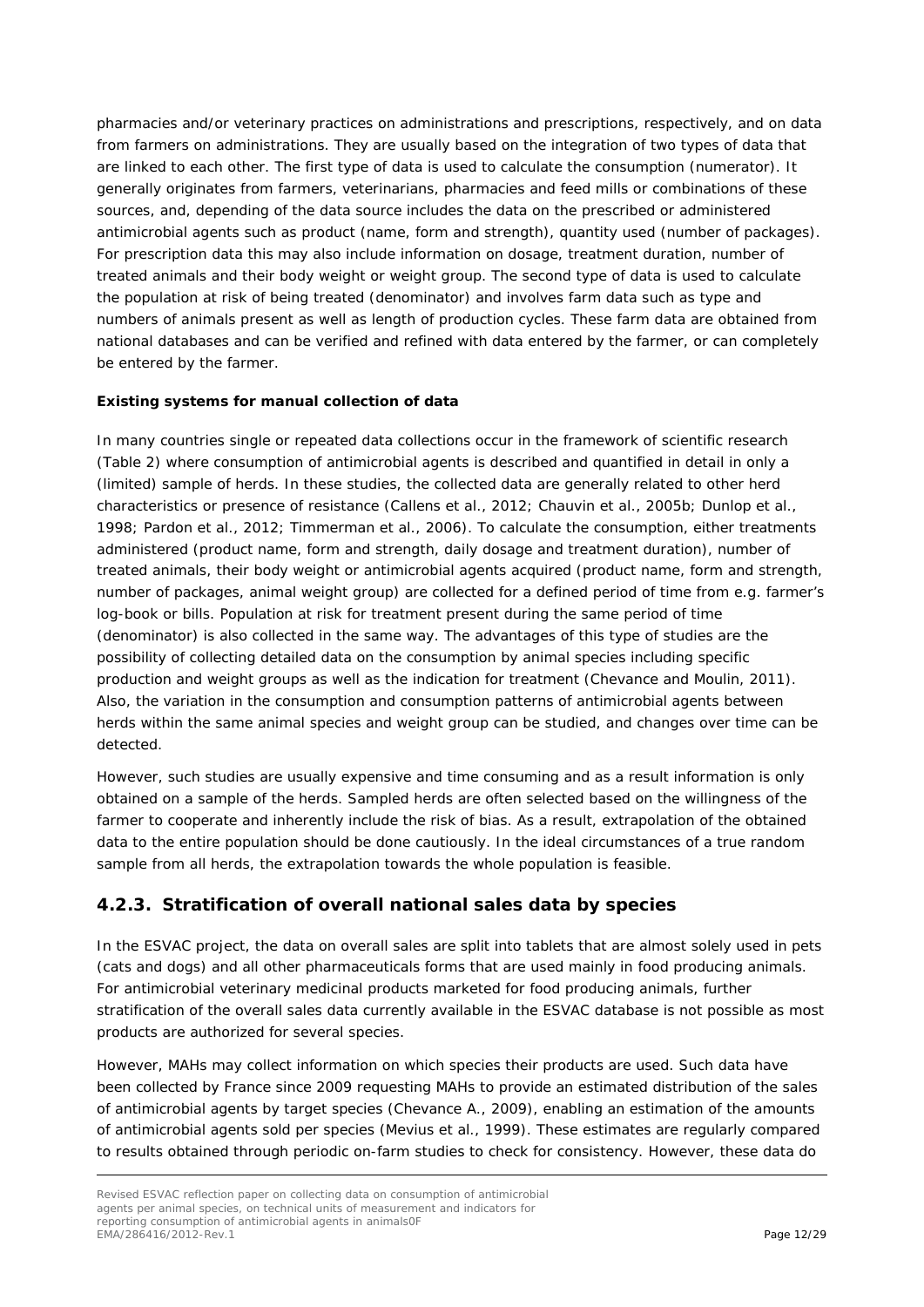not include information on weight group and production type. Data on sales by species can be obtained from MAHs (PSUR) but these data are not always collected for a calendar year. Data on consumption by species can also be obtained from manufacturers of medicated feeds for those countries that have such production in place. However, again these data do not give information on sales by weight group or production type.

Since the wholesalers do not collect data on sales by species this approach is limited to those countries (about 7 MSs) obtaining their overall sales data from MAHs.

## <span id="page-12-0"></span>*4.3. Existing technical units of measurement and indicators for reporting of consumption*

### <span id="page-12-1"></span>**4.3.1. Human medicine**

In human medicine defined daily doses (DDD) have been assigned to antimicrobial agents at international level allowing for standardised reporting of the consumption of antimicrobial agents by classes, time periods and countries. The DDDs are assigned by the WHO International Working Group for Drug Statistics Methodology (WHO Collaborating Centre for Drug Statistics Methodology, 2011) and the unit is defined as follows: "The DDD is the assumed average maintenance dose per day for a drug used for its main indication in adults".

In human medicine, the most used indicator to present the consumption of antimicrobial agents is the number of DDDs per inhabitant per day (DDDs/1000 inhabitants/day). This may provide a rough estimate of the proportion of the population treated daily with a particular antimicrobial agent or class. The number of DDDs sold is calculated from sales of each active ingredient and administration form. Since the DDD does not take into account differences in the treatment duration of the various antimicrobial agents this technical unit of measurement cannot be used to calculate the number of inhabitants treated with a course of an antimicrobial agent and thus the incidence of treatment cannot be calculated without making assumptions regarding average treatment duration.

## <span id="page-12-2"></span>**4.3.2. Veterinary medicine**

A similar standardised unit of measurement to the DDD has not yet been developed for veterinary antimicrobial agents either at global or regional level. However, some countries have already established national units of measurement in veterinary medicine but those are not harmonised across these countries – i.e. different units of measurement have been applied by different countries.

In addition to weight of active ingredient two groups of technical units of measurement have been identified:

Units taking into account the differences in the daily dose for the individual ingredients, e.g.:

- Defined daily dose for animal (DDDA): is a technical unit of measurement similar to DDD usually based on recommendation from the Summary of Product Characteristics (SPC) and in some cases based on information from the scientific literature. DDDA is assigned per kg animal in a given species for its main indication.
- Prescribed daily dose for animal (PDDA): is a unit estimated from prescription data and is mainly used when data is collected based upon prescriptions (rather than what is truly administered).
- Used daily dose for animal (UDDA): is the truly administered daily dose obtained by specific studies. UDDA directly reflects the truly administered daily dose in the observed animals.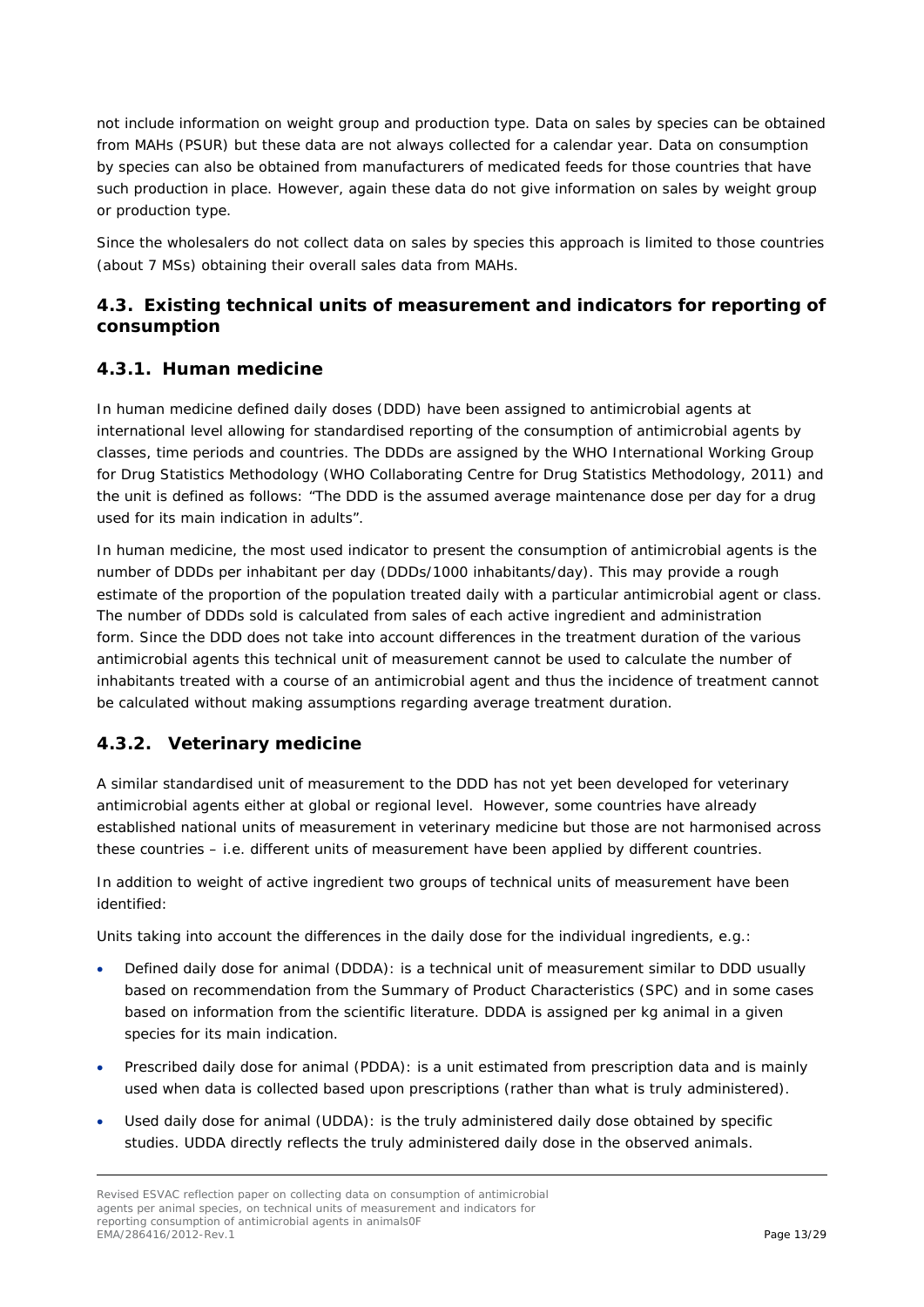Units taking into account the daily dose and the duration of treatment, e.g.:

• Defined course dose animal (DCDA): is a technical unit of measurement usually based on recommendations as described in summary of product characteristics and in some cases on information from or scientific literature.

### <span id="page-13-0"></span>*4.4. Denominators applied in existing national data collection systems*

To allow comparison between time periods and countries, the population at risk of being treated should be taken into account. Therefore the data have to be reported together with the population at risk. This allows correction for changes in the population according to time and to estimate the proportion of subpopulation treated in comparison to the total animal population at risk. It is crucial to establish a denominator that is stable in order to compare across time periods and countries.

Example of denominators:

- In national reports, some countries use the total body weight of the animal population slaughtered or present in the country (including or not companion animals) as the denominator when reporting overall sales
- The denominator used when expressing consumption data obtained at farm level is the number of animals present in a certain weight group or production type and the time present.

## <span id="page-13-1"></span>**5. Collection and reporting of consumption of antimicrobial agents by species applicable across EU Member States in the ESVAC framework**

In the framework of the ESVAC project it is important to define how and which data should be collected and which data is to be reported to obtain valid and reliable data in a standardised manner and to allow comparison between animal species, weight classes, production types and countries. This reflection paper describes how data can be collected from farmers and veterinarians.

In order to obtain harmonised and appropriate data across the MSs, it is suggested that it should be clearly defined in the legislation which data should be recorded and stored in the records by the veterinarians and animal owners and that these data should be made available to the ESVAC national contact point in a standardised manner.

### <span id="page-13-2"></span>*5.1. Types of data collection applicable for monitoring consumption data by species*

The required data to be provided to such a system can be collected in different manner depending on the specific MS situation and the systems already established.

#### <span id="page-13-3"></span>**5.1.1. Continuous and automated data-collection**

Whenever a country has established a continuous and automated data collection system for data on antimicrobial consumption, this system may serve as the data source for ESVAC for those animal species that are included in the system and provided that the system collects the minimal required information as listed in Table 6. The characteristics of such an automated data collection system are described above (4.2.2.1). In brief they combine data on consumption (nominator) originating from the veterinarians through the digital record of a prescription or an administration / delivery or from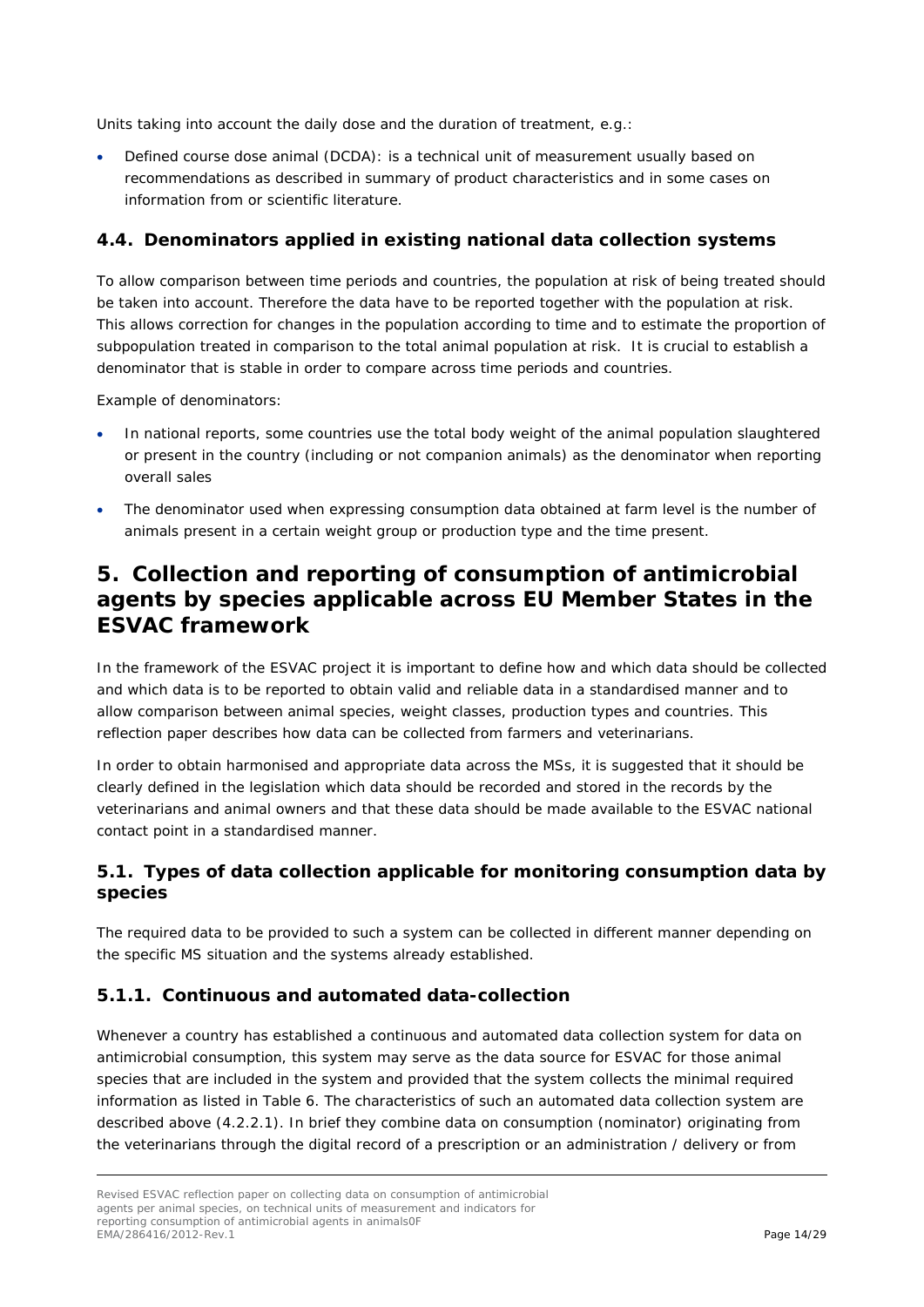other distributors of medicines such as pharmacies or feed-mills, and on the number of animals in the weight group in question present at the herd (denominator). All data sheets are transferred electronically via interfaces between the personal computer or the electronic administration system from the veterinarian, feed mill, pharmacy or farmer and a central server. The whole system should make use of internet portals or internet based connections between peripheral computers and a central storage server.

Based on such a database a complete analysis of all farms becomes possible. As the data collected in such a system is already digitally stored in a database, exporting the data and providing it to ESVAC in the required format should be easily feasible. These automated data collection systems have the advantage that there is no need for additional specifically designed data collection efforts. Moreover, if the system is collecting census data originating from all herds rather than from a representative selection of herds, then the risk of selection bias is totally removed. Given the major advantages these systems of continuous electronic data collection are highly advised to all MS for the future. Yet, it need to be emphasized that given the difference between countries on topics such as the use of medicated feed, the legislation regarding the administration and delivery (selling) of drugs by veterinarians, every country needs to develop tailor made systems that fits to the country specific situation regarding the distribution system for antimicrobial agents, including distribution of medicated feed.

### <span id="page-14-0"></span>**5.1.2. Cross-sectional studies**

Cross-sectional studies on the consumption of antimicrobial agents can be based on a single data collection event per study unit (e.g. herd) during which retrospective information on the consumption of veterinary antimicrobial agents is collected for a given time period (e.g. past production cycle) such as lactation or the last batch(es) reared. The data can be collected from e.g. records kept at the farm by use of a questionnaire which can be self-administered by the farmer or preferentially by a trained person that fills in the questionnaire together with the farmer during a herd visit. Based on the collected information, estimates of the amount of antimicrobial agents used by species and weight group, including production type if applicable, and year can be calculated (see example of calculations in section 5.5).

The accuracy of the collected data in such a system strongly depends on the knowledge of the animal keeper on the performed treatments or the availability of herd documentation of such treatments. If the information is only based on the farmers' recollection of the use of the products it is prone to recall bias. Especially individual treatments of rare diseases or infrequently applied treatments are likely to be overlooked. In animal species for which individual treatments contribute to the major part of the consumption of antimicrobial agents (e.g. cattle), collecting this type of data may be problematic. In contrast to individual treatments, group treatments are generally well known by the farmer because they are performed regularly and are expected to be more easily reproduced from recollection. In animal species such as poultry and, to a lesser extent, veal calves and pigs where group treatments are applied regularly for the major proportion of the consumption of antimicrobial agents [\(Callens et](#page-27-3)  [al., 2012\)](#page-27-3), the number of unrecorded treatments is likely to account for negligible amounts of antimicrobial agents consumed. When available, on-farm documents mandatory to keep, such as health-records [\(Chauvin et al., 2005b\)](#page-27-4), invoices [\(Chauvin et al., 2005a;](#page-27-6) [Mevius et al., 2009\)](#page-28-11) prescriptions or treatment log books can be consulted to collect the necessary information; these are a very valuable source of information that should be used for this purpose. An advantage of this type of studies is that they are relatively easy to organize and conduct and that with one herd visit a significant amount of data can be collected.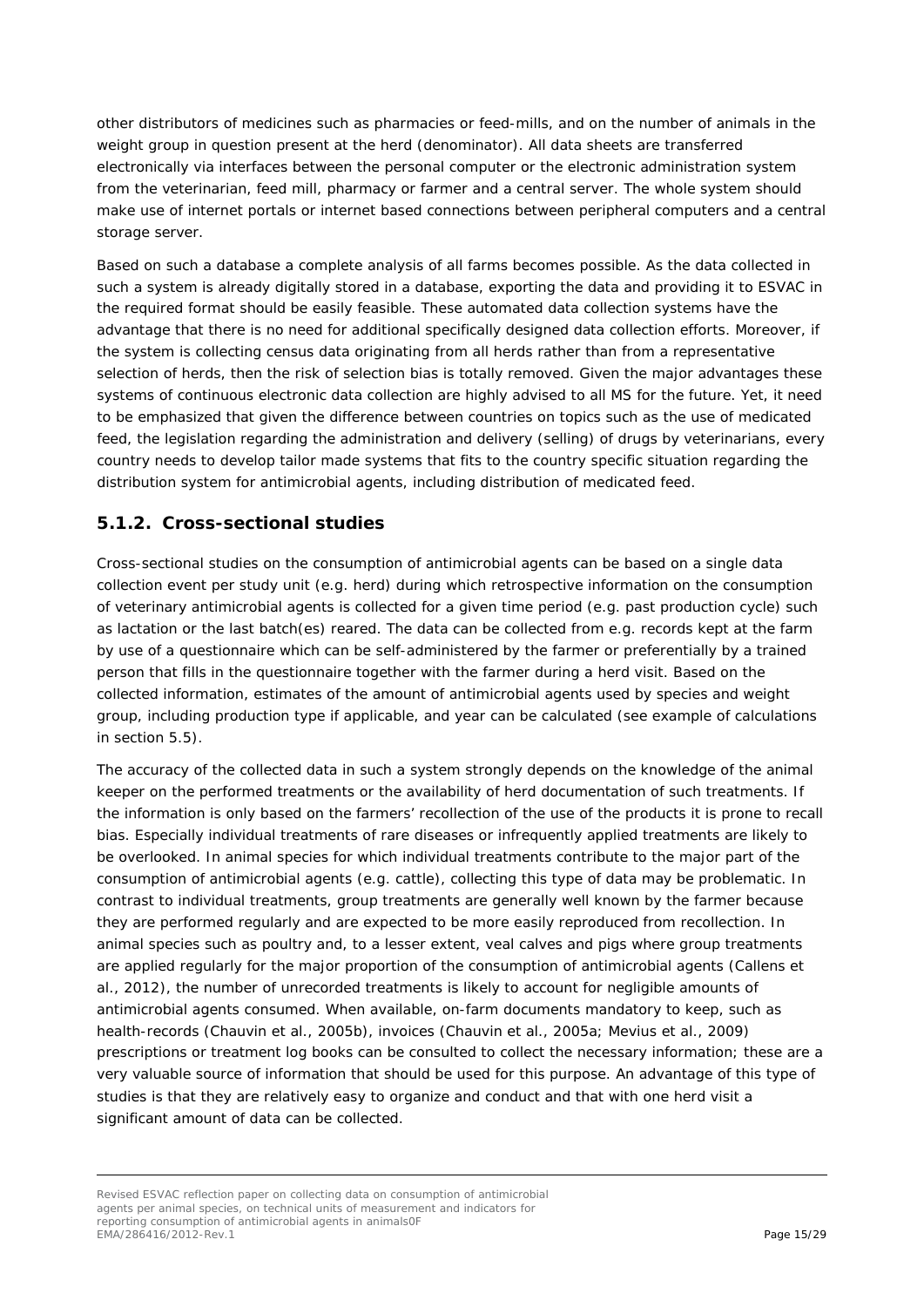## <span id="page-15-0"></span>**5.1.3. Prospective longitudinal studies**

In a prospective longitudinal study herds are monitored or investigated repeatedly over a certain time period (e.g. production cycle). During this period all treatments with antimicrobial products are recorded in predesigned sheets or electronic data recording systems either by the farmer or by the veterinarian. Alternatively the data may also originate from veterinary prescriptions or delivery data from a specific period of time, provided that they contain sufficiently detailed information to assign the products to a specific species and weight group. The advantage of this study type is that data can be collected in a more complete and standardised manner and by doing so the problem of recall bias is avoided. On the other hand compliance with voluntary record keeping may be difficult to maintain. In continuous data collection systems, data sources are generally veterinarians or pharmacies records that are electronically transmitted to a central database.

Unless the data are collected continuously, prospective longitudinal studies should usually be conducted in a selected number of study farms that are representative for the study region in order to minimise the workload.

### <span id="page-15-1"></span>*5.2. Representativeness, accuracy, validation and repetition over time*

Automated data collection systems as well as cross-sectional or prospective longitudinal studies, when properly conducted, will provide accurate and detailed data regarding number of animals treated, dosages, treatment durations as well as the weight groups of the treated animals. These data allow for estimation of consumption of veterinary antimicrobial agents by species, weight group and production type by country and year that can be provided to ESVAC.

As described above, nationwide automated data collection systems are optimal from the point of view of representativeness.

To enhance representativeness in the cross-sectional and prospective longitudinal studies, herds should ideally be selected on a random basis and in sufficiently large number to provide reasonably accurate estimates of the consumption. Sometimes stratified sampling may be more efficient, but the sample has to be weighted back to the source population to obtain unbiased estimates of average consumption. Whenever selection criteria such as herd size, geographical location and willingness to cooperate are applied they may impair the representativeness and reduce the external validity of the collected data; therefore these selection criteria should be avoided as much as possible. Especially in prospective longitudinal studies this might be problematic as farm selection is generally made on a voluntary basis and based on willingness to participate.

Unless automated data collection systems are implemented, data will have to be collected manually, which is time and labour consuming. If manual data entry by the farmer or veterinarian is requested, the quality of the data (accuracy, completeness) has to be evaluated very carefully. The confidentiality of the individual farm data should be assured.

In all types of data collection, whether they are collected manually or electronically, a thorough data validation step is of great importance. Data on consumption of antimicrobial agents are highly prone to data errors such as simple wrong data entries or the use of wrong units (e.g., grams instead of milligrams). The data need to be cross-checked against other available data such as sales data - e.g. for specific products and antimicrobial classes.

Independently of the study type selected, in order to evaluate changes over time, the study needs to be repeated regularly on farms selected by using the same selection criteria.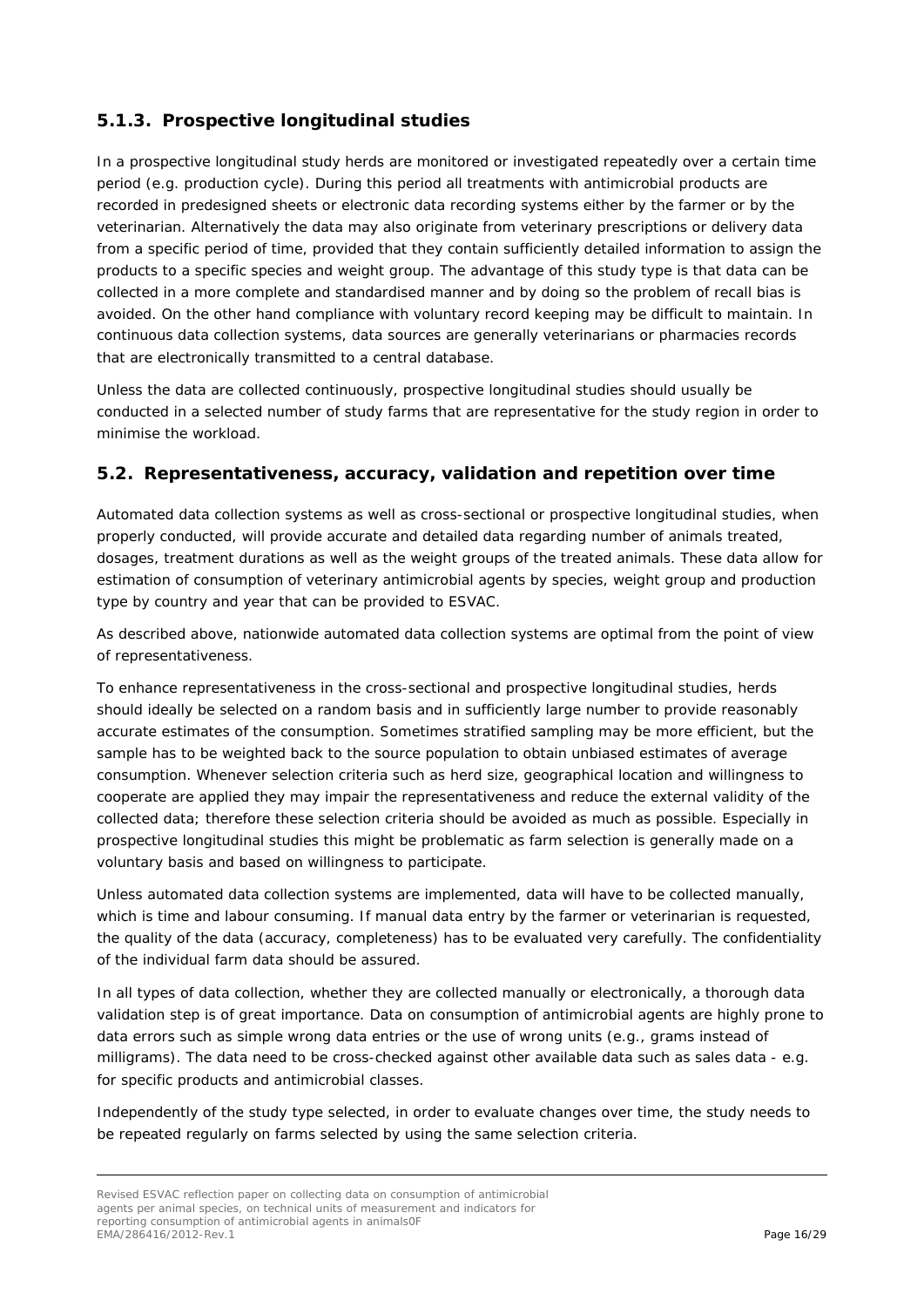## <span id="page-16-0"></span>*5.3. Animal species for which data should be collected*

The priority list of animal species to be included in the data collection should be based on the relative size of the species populations, general information on occurrence of infection diseases and on "heavy users" among the species, weight groups and production categories. Based on this and since the data on consumption are among others intended for integrated analysis with data on antimicrobial resistance, the priority should be given to species currently addressed in the EFSA reports on occurrence of antimicrobial resistance [\(EFSA/ECDC, 2012\)](#page-28-12) being cattle *(bovine animals)*, pigs and poultry (broilers and turkey*)*.

Consumption data from other food producing species, including horses, and companion animals are also important. Yet, generally there are good reasons to start with the three mentioned species and once these systems are implemented gradually enlarge the scope with the other relevant animal species. In some countries food producing animals other than cattle, pigs and poultry are of importance, such as rabbits in France and farmed fish in Norway. In such countries it is highly advised to include these species into the national data collection systems on consumption of antimicrobial agents from the beginning. The animal categories to be included in ESVAC are shown in Table 4.

In order to obtain comparable data across times and MSs and to analyse and report the data by use of DDDA and DCDA the weight group has to be defined for all the animal categories for which the data are to be provided to ESVAC (Table 4). Data on average weight at treatment is available only for a few MSs [\(ESVAC, 2013\)](#page-28-13) and these weights varies considerably; therefore standard weight classes have been assigned for the various categories and this is unavoidably a compromise.

For the three selected animal species and production category (Table 4) the age group to be included in the studies have to be defined in order to obtain comparable data across times and MSs.

| <b>Species</b> | <b>Weight group/Production type</b> | <b>Weight group</b> |
|----------------|-------------------------------------|---------------------|
| Pigs           | Suckling piglets                    | $4$ kg              |
|                | Weaners                             | 12kg                |
|                | Sows/boars                          | 220 kg              |
|                | <b>Finishers</b>                    | 50 kg               |
| Cattle         | Veal calves                         | 80 kg               |
|                | Dairy cattle                        | 500 kg              |
|                | Meat cattle (beef)                  | 500 kg              |
| Poultry        | <b>Broilers</b>                     | $1$ kg              |
|                | Turkeys                             | $6$ kg              |

**Table 4.** Animal species and weight groups/production type for which data should be provided to ESVAC

#### <span id="page-16-1"></span>*5.4. Groups of antimicrobial agents to be included in the monitoring*

In principle data on prescribing and administration of all pharmaceutical forms and medicated feed should be collected; however, some pharmaceutical forms (e.g. dermatological preparations, those for eye and ear and cutaneous spray) are suggested to be excluded as the consumption is low and because it is difficult to establish the DDDA and DCDA for such products. Furthermore, these forms are not included in the data on consumption of human antimicrobial agents (ESAC-Net). In the context of the ESVAC project it is recommended that the antimicrobial groups as described in the ATCvet system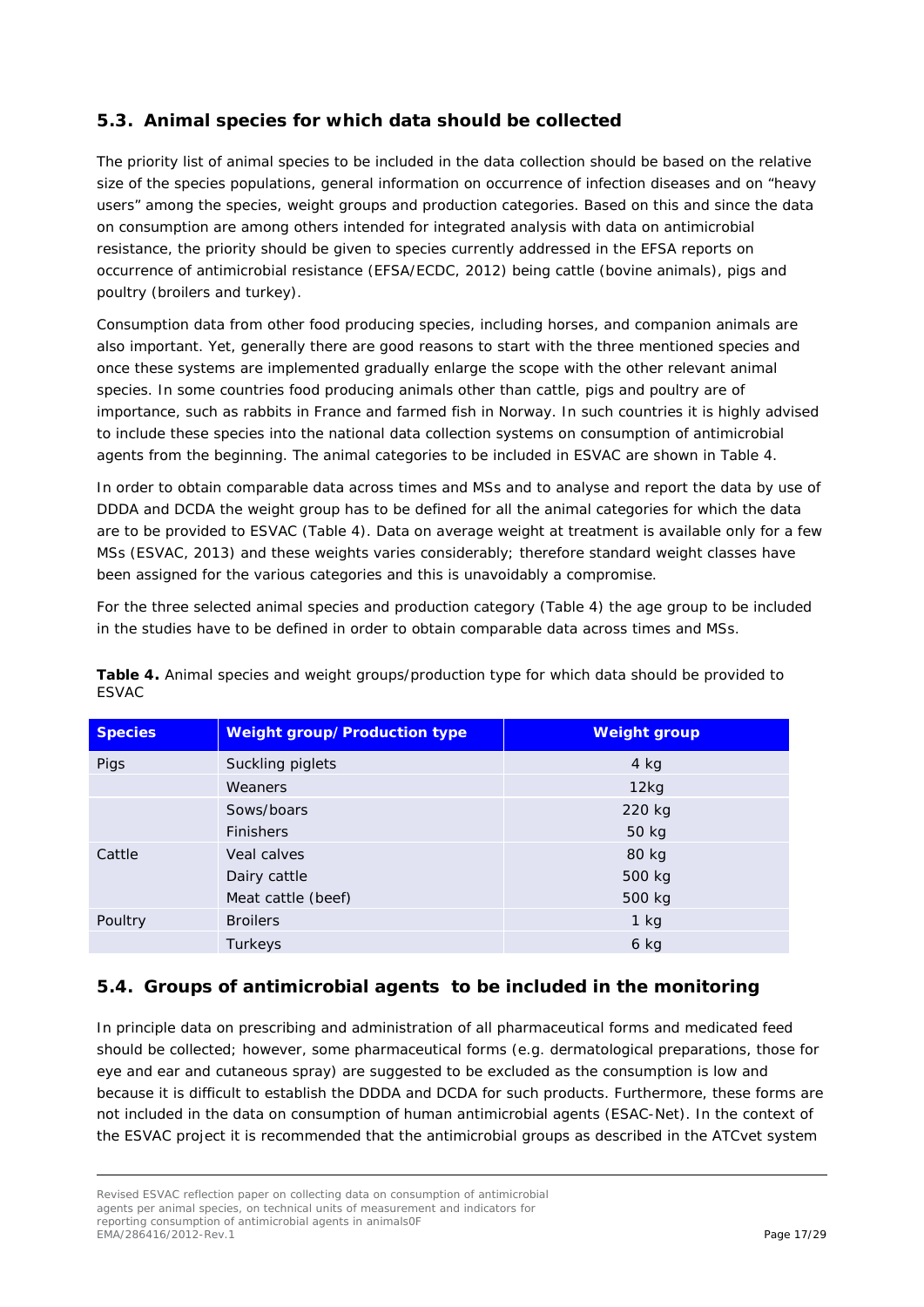(Anatomical, therapeutic and chemical veterinary classification) detailed in Table 5 should be reported by the MSs.

**Table 5.** Groups of veterinary antimicrobial agents to be included in the monitoring by animal species as applicable (ATCvet = Anatomical, therapeutic and chemical veterinary classification)

| <b>Groups of antimicrobial agents</b>             | <b>ATCvet codes</b>            |
|---------------------------------------------------|--------------------------------|
| Antimicrobial agents for intestinal use           | QA07AA; QA07AB                 |
| Antimicrobial agents for intrauterine use         | QG01AA; QG01AE; QG01BA; QG01BE |
|                                                   | QG51AA; QG51AG                 |
| Antimicrobial agents for systemic use             | $O$ J $O1$                     |
| Antimicrobial agents for intramammary use         | 0.151                          |
| Antimicrobial agents used as antiparasitic agents | OP51AG                         |

### <span id="page-17-0"></span>*5.5. Data to be collected. Extrapolation from farm-level data to nationallevel data*

For the ESVAC project the data should be provided as the true or estimated overall consumption, in tonnes, for the actual antimicrobial agent by species and weight groups. These data will be analysed and reported by use of DDDA and DCDA values harmonised across EU and the appropriate denominator. In contrast to data obtained through continuous data collection with 100% coverage of the data, e.g. administered or prescribed, throughout the whole year, data collected from a representative number of farms or veterinarians have to be extrapolated in order to provide estimates on sales for the actual species and weight group.

## <span id="page-17-1"></span>**5.5.1. Data to be collected**

The minimum set of variables to be collected/recorded for each administration, acquired packages of antimicrobial agents or volume of medicated feed delivered in order to be able to calculate the consumption by the defined weight groups under surveillance is shown in Table 6. Type I data are usually obtained from prescriptions or records or by interview while Type II data are obtained from e.g. invoices and pharmacies.

**Table 6.** Minimum set of variables to be collected/recorded on each prescription (veterinarians), administered treatment (farm data) or packages acquired (invoices and pharmacies) of antimicrobial agents for each treatment in the sampled farm

| <b>Item</b> | Data to collect on<br>consumption of<br>antimicrobial agents on<br>each farm | Type I data from e.g.<br>prescriptions, records<br>or interview<br><b>Treatments</b><br>administered | Type II data from e.g.<br>invoices and pharmacies<br><b>Packages of antimicrobial</b><br>agents acquired |
|-------------|------------------------------------------------------------------------------|------------------------------------------------------------------------------------------------------|----------------------------------------------------------------------------------------------------------|
|             | Number of days of<br>observation period                                      | X                                                                                                    | X                                                                                                        |
|             | Medicinal product (name<br>/form/strength/active<br>ingredient/ prodrug) if  | X                                                                                                    | X                                                                                                        |

Revised ESVAC reflection paper on collecting data on consumption of antimicrobial agents per animal species, on technical units of measurement and indicators for reporting consumption of antimicrobial agents in animals0F EMA/286416/2012-Rev.1 Page 18/29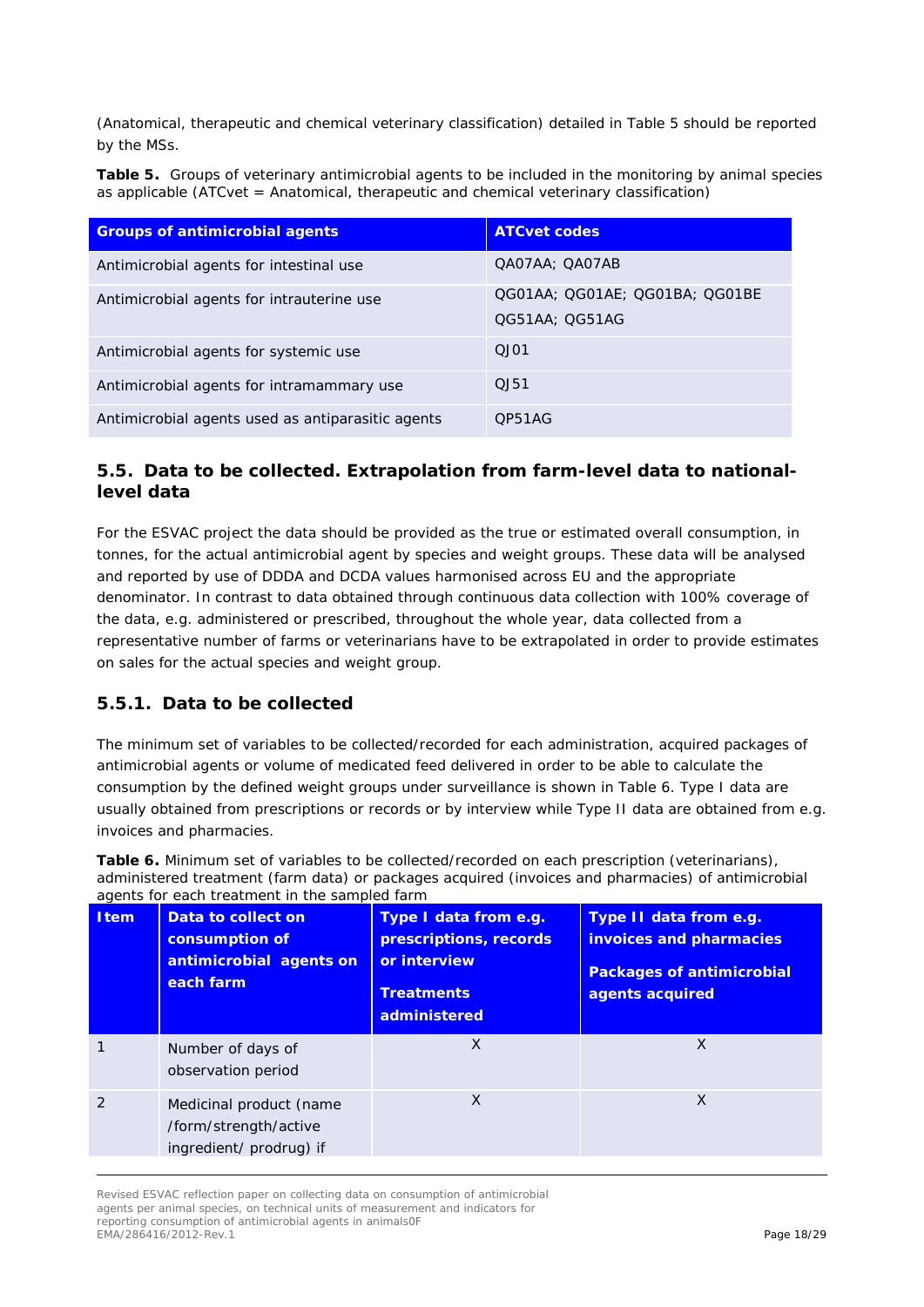| Item           | Data to collect on<br>consumption of<br>antimicrobial agents on<br>each farm                  | Type I data from e.g.<br>prescriptions, records<br>or interview<br><b>Treatments</b><br>administered | Type II data from e.g.<br>invoices and pharmacies<br><b>Packages of antimicrobial</b><br>agents acquired |
|----------------|-----------------------------------------------------------------------------------------------|------------------------------------------------------------------------------------------------------|----------------------------------------------------------------------------------------------------------|
|                | applicable <sup>1</sup>                                                                       |                                                                                                      |                                                                                                          |
| $\mathfrak{Z}$ | Content of each active<br>ingredient in package <sup>2</sup>                                  |                                                                                                      | X                                                                                                        |
| 4              | Form or route of<br>administration                                                            | $\mathsf{X}$                                                                                         | $\sf X$                                                                                                  |
| 5              | Number of packages<br>bought and/or distributed                                               |                                                                                                      | X                                                                                                        |
|                | Volume of medicated feed<br>bought of delivered                                               |                                                                                                      |                                                                                                          |
| 6              | Animal species and weight<br>group/production type                                            | X                                                                                                    | X                                                                                                        |
| 7              | Number of animals<br>administered/prescribed for                                              | $\mathsf X$                                                                                          |                                                                                                          |
| 8              | Animals weight at<br>treatment                                                                | X                                                                                                    |                                                                                                          |
| 9              | Daily dose of each active<br>ingredient in mg/kg body<br>weight                               | X                                                                                                    |                                                                                                          |
| 10             | Number of days treated for<br>each treatment/prescribed<br>treatment                          | $\pmb{\times}$                                                                                       |                                                                                                          |
| 11             | Total number of animals<br>per species and weight<br>group/production type in<br>sampled farm | $\mathsf{X}$                                                                                         | X                                                                                                        |

<sup>1</sup>See comment on prodrug in Table 7 on variables to be provided to ESVAC; <sup>2</sup>Usually not collected at farm level or prescriptions but variable needed to calculate consumption;

In addition, information on the total number of animals produced or livestock per species for the year of data collection is required. Preferably data from Eurostat (slaughtered and livestock) and TRACES (net import or export of animals for fastening and slaughter in another MS) should be used but if the deviation from national statistics is more than 5% national statistics could be used.

Information such as daily dose used and duration of treatment, group or individual treatment, curative, methaphylactic or prophylactic, indication or diagnosis, can also be very useful at national level but will not be collected from the MSs by the ESVAC project.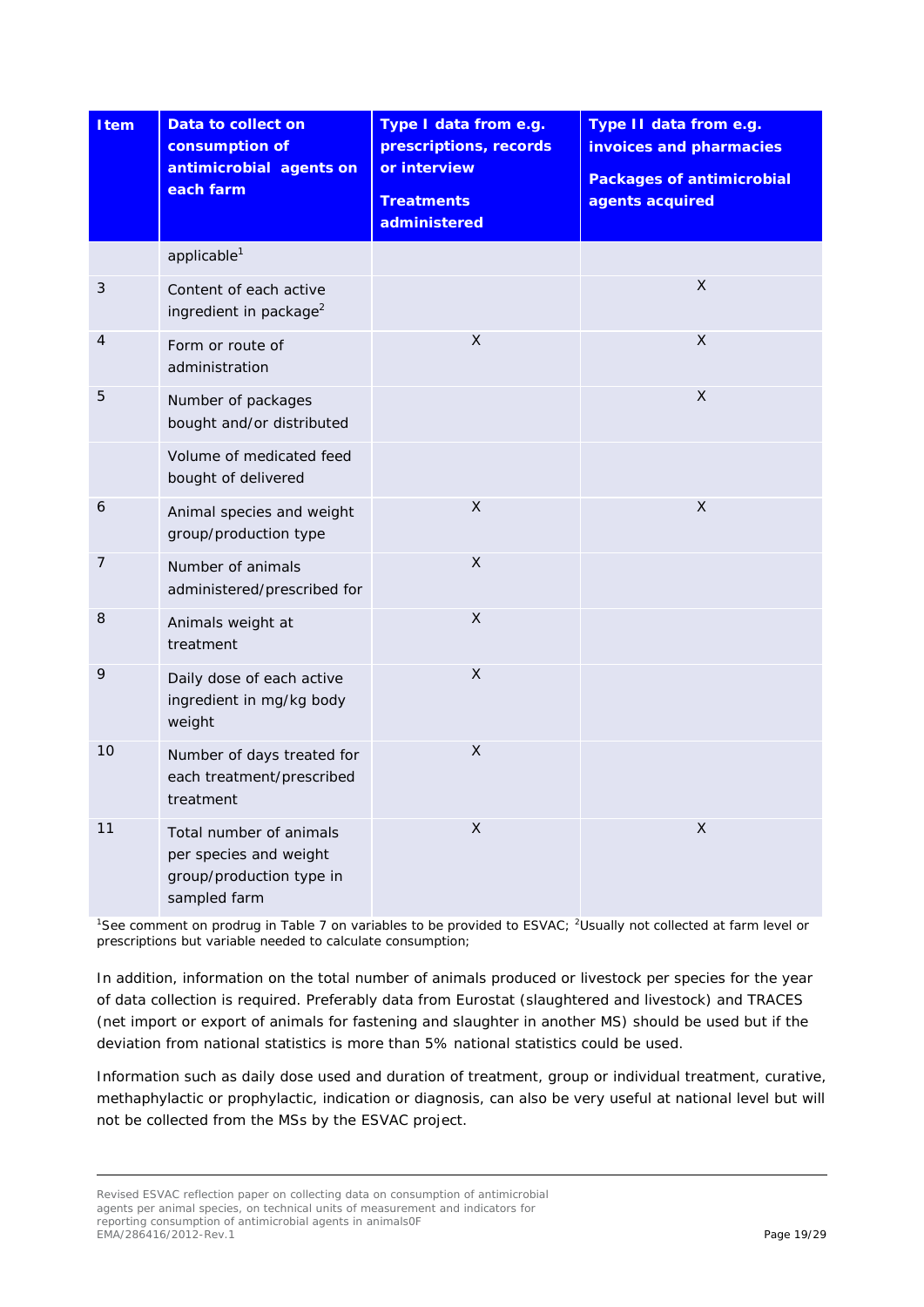## <span id="page-19-0"></span>**5.5.2. Example on extrapolation to national level**

For data based on nation-wide continuous data collection systems extrapolation to national level is not applicable since it aims at 100% data coverage. When data are collected from a representative sample of farms or veterinarians these will have to be extrapolated in order to provide an estimate on the national consumption of veterinary antimicrobial agents by animal species and weight group. The following stepwise approach can be applied (see Table 6 and Figure 1).

• Step 1. Calculation of amounts used for each record/event (numbers refers to item numbers in Table 6)

Data Type I  $(7)x(8)x(9)x(10)$  = prescribed/administered amount in weight of active ingredient (a) Data Type II  $(3)x(5)$  = prescribed/administered amount in weight of active ingredient (a)

• Step 2. Calculation of total consumption (weight of active ingredient) in sampled farms

For both data type I and II

 $A = a_1 + a_2 + a_3...$ 

• Step 3. Calculation of ratio of number of animals in sampled farms/total number of animals in country

 $$ applicable, at national level a year

• Step 4. Calculation of consumption per species and weight group/production stage by country Estimated consumption =  $(A) \times (1/R)$ 

If the farm sample studied is issued from a stratified random process, calculations are to be performed per stratum first and extrapolations made at the stratum level are secondly summed to express the national consumption. Technical explanations on extrapolation from a sample of farms or veterinarians to national level data should be given in the protocol tested through a pilot.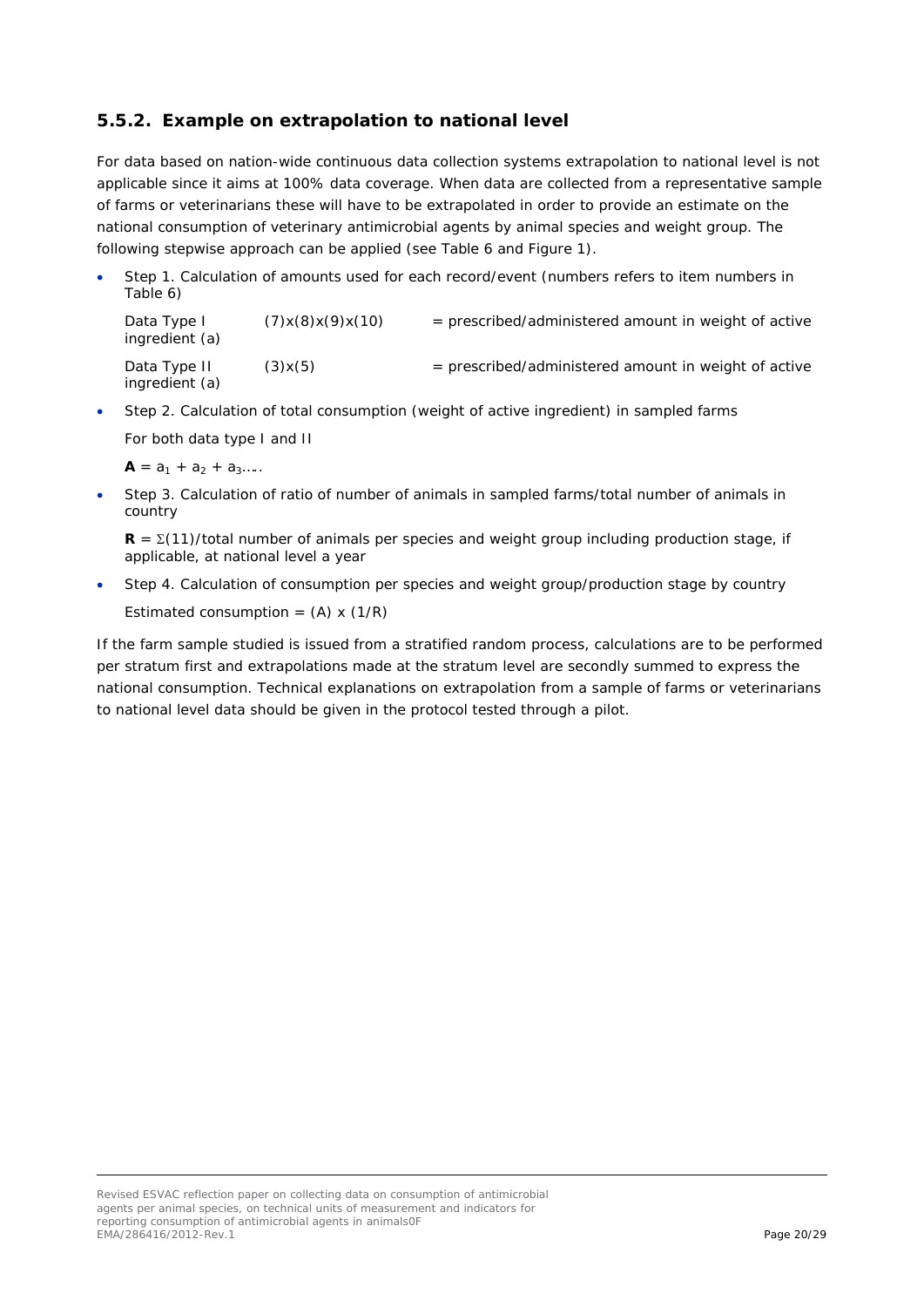**Figure 1**. Calculation and extrapolation of data on consumption of veterinary antimicrobial agents collected from a representative sample of farms and veterinarians covering a representative sample of farms or by continuous data collection from all farms in the reporting year.



- <sup>1</sup> Treatments could be recorded from prospective or cross-sectional studies.<br><sup>2</sup> Depending on the study type and data recorded, parameters used could b
- <sup>2</sup> Depending on the study type and data recorded, parameters used could be exact dosages and duration administered/prescribed or recommended (according to SPC) ones, animal weight treated can be an estimated.<br>3 Confidence intervals can also be estimated from simple or stratified samples.
- 
- Guidance for extrapolation should be given in the protocol

Revised ESVAC reflection paper on collecting data on consumption of antimicrobial agents per animal species, on technical units of measurement and indicators for reporting consumption of antimicrobial agents in animals0F EMA/286416/2012-Rev.1 Page 21/29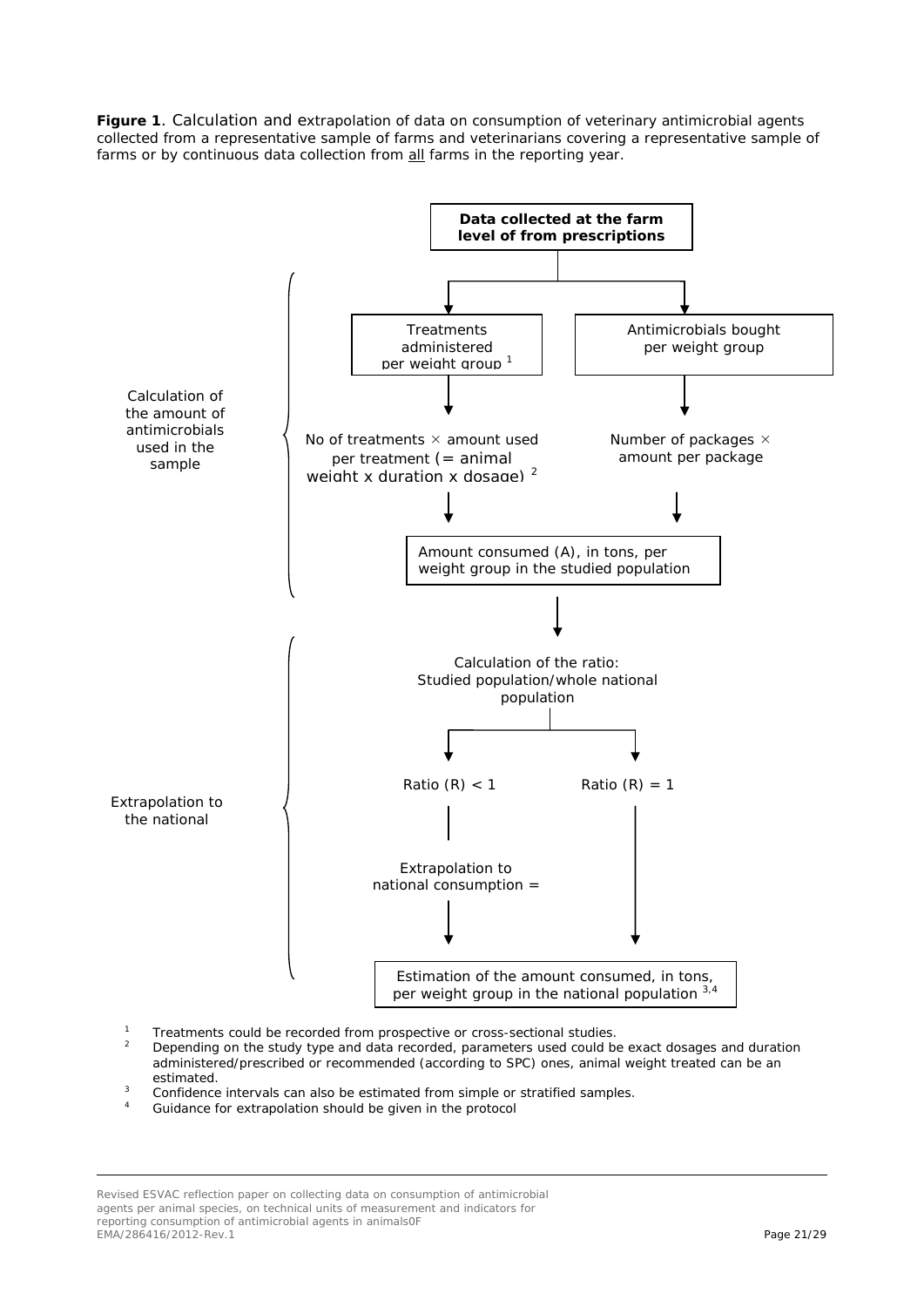## <span id="page-21-0"></span>*5.6. Data to be provided to ESVAC*

For the ESVAC data base the data should be provided as overall annual consumption, in tonnes, for each antimicrobial agent/product for each species and weight class, including production type if applicable (Table 7) by year.

**Table 7**. List of variables to be provided to ESVAC for the estimated annual consumption of each veterinary antimicrobial product by animal species and weight group, including production type if applicable.

| <b>Variable</b>                                                                                        | <b>Description of variable</b>                                                                                                                                                                                                                                          | <b>Comments</b>                                                                       | <b>Variable</b><br>format |
|--------------------------------------------------------------------------------------------------------|-------------------------------------------------------------------------------------------------------------------------------------------------------------------------------------------------------------------------------------------------------------------------|---------------------------------------------------------------------------------------|---------------------------|
| <b>COUNTRY</b>                                                                                         | <b>ISO Code</b>                                                                                                                                                                                                                                                         | To identify place<br>of collected sales<br>data                                       | <b>CHARACTER</b>          |
| <b>YEAR</b>                                                                                            |                                                                                                                                                                                                                                                                         | To identify time<br>period for<br>collected sales<br>data                             | <b>NUMBER</b>             |
| <b>DATA SOURCE</b>                                                                                     | Farmers (F); Veterinarians (V);<br>Pharmacies (P); Stratified data (S)                                                                                                                                                                                                  |                                                                                       |                           |
| <b>DATA COLLECTION</b><br><b>METHOD</b>                                                                | Continuous data collection all farms<br>(C-TOTAL); Continuous data<br>collection selection farms (C);<br>Prospective longitudinal study in<br>sample of herds (P); Cross-sectional<br>study in sample of herds (CS);<br>Stratification of overall national sales<br>(S) |                                                                                       | CHARACTER                 |
| <b>SPECIES</b>                                                                                         | Cattle (CA); Pig (PIG); Poultry (POU)                                                                                                                                                                                                                                   | To identify<br>species<br>concerned                                                   | <b>CHARACTER</b>          |
| <b>ANIMAL SPECIES AND</b><br><b>WEIGHT</b><br><b>GROUP/PRODUCTION</b><br><b>TYPETYPE</b>               | type Sows/boars/suckling<br>piglets/weaners/finishers<br>Veal calves/dairy cattle/meat cattle<br>Broilers/turkeys                                                                                                                                                       | To identify weight<br>group and<br>production type                                    | <b>CHARACTER</b>          |
| <b>NUMBER OF ANIMALS</b><br><b>ADMINISTERED/PRESC</b><br><b>RIBED THE</b><br><b>ANTIMIROBIAL AGENT</b> |                                                                                                                                                                                                                                                                         |                                                                                       | <b>NUMBER</b>             |
| <b>TOTAL NUMBER OF</b><br><b>ANIMALS PRESENT IN</b><br><b>FARMS SAMPLED</b>                            |                                                                                                                                                                                                                                                                         | To identify<br>proportion of<br>animals treated<br>when data<br>represent a<br>sample | <b>NUMBER</b>             |
| <b>NAME</b>                                                                                            | Medicinal Product Name (in<br>national language)                                                                                                                                                                                                                        |                                                                                       | <b>CHARACTER</b>          |
| <b>INGR</b>                                                                                            | <b>Active Ingredient Name (ATCvet</b><br>name)                                                                                                                                                                                                                          | In order to<br>analyze and<br>report data by<br>antimicrobial<br>class<br>DDDA/DCDA   | CHARACTER                 |
| <b>ATCvet CODE</b>                                                                                     |                                                                                                                                                                                                                                                                         | To allow cross<br>checking the<br>quality of the<br>data                              | <b>CHARACTER</b>          |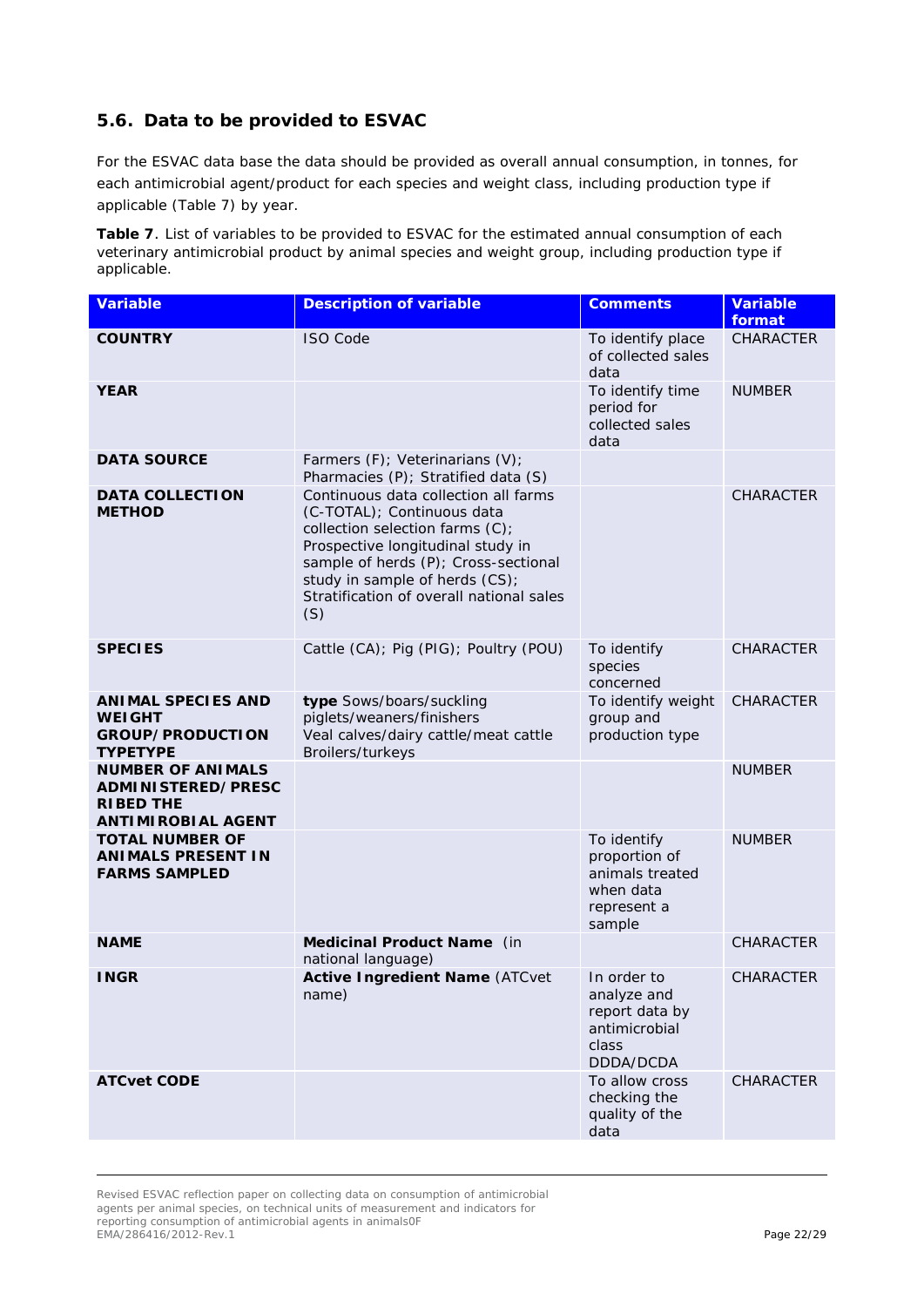| <b>Variable</b>      | <b>Description of variable</b>                                                                                                                                                                                                                                                                                                                                                                                                                                                                               | <b>Comments</b>                                                                                                                                                             | <b>Variable</b><br>format |
|----------------------|--------------------------------------------------------------------------------------------------------------------------------------------------------------------------------------------------------------------------------------------------------------------------------------------------------------------------------------------------------------------------------------------------------------------------------------------------------------------------------------------------------------|-----------------------------------------------------------------------------------------------------------------------------------------------------------------------------|---------------------------|
| PRODRUG <sup>1</sup> |                                                                                                                                                                                                                                                                                                                                                                                                                                                                                                              | When dosing is<br>based on the<br>strength of the<br>prodrug - in<br>order to calculate<br>number of<br>DDDA/DCDA<br>consumed                                               | <b>CHARACTER</b>          |
| <b>FORM</b>          | <b>Pharmaceutical Form</b><br>Bolus (BOLUS), Injection (INJ),<br>Injection long acting (INJ-LA),<br>Intramammary (INTRAMAM),<br>Intramammary dry cow treatment<br>(INTRAMAM-DC), Oral solution<br>individual treatment (ORAL SOLU-<br>IND), Oral solution herd treatment<br>(ORAL SOLU-HERD), Oral pasta<br>(ORAL PASTA), Oral powder individual<br>treatment (ORAL POWD-IND), Oral<br>powder herd treatment (ORAL POWD-<br>HERD), Premix (PREMIX), Tablets<br>(TABL), Intrauterine preparation<br>(INTRAUT) | In order to have<br>harmonized<br>terms for forms.<br>Important to<br>avoid<br>misinterpretation<br>of pharmaceutical<br>form if given in<br>other language<br>than English | <b>CHARACTER</b>          |
| <b>TONS USED</b>     | Total tons consumed of Active<br>Ingredient per year                                                                                                                                                                                                                                                                                                                                                                                                                                                         |                                                                                                                                                                             | <b>NUMBER</b>             |

1 ESVAC will calculate consumed tons of prodrug from consumed active ingredient by use of standardised conversion factor for prodrug

The data to be provided have to be standardised/harmonised across EU in order to obtain comparable data. As an initial step a data providing form (in Excel) should be developed by the ESVAC project and be subjected to a pilot study before implemented in the Member States.

## <span id="page-22-0"></span>*5.7. Technical units of measurement and indicators for reporting of consumption*

In this paper the number of "technical units of measurement" consumed refers to the amount of the antimicrobial agent consumed (numerator), whereas an "indicator" refers to the number of technical units of measurements consumed normalized by the animal population at risk of being treated in a defined period.

Usually, data obtained through monitoring of antimicrobial agents are reported by antimicrobial class. A technical unit to report consumption of veterinary antimicrobial agents aggregated by classes for each animal species and weight group could be weight of active ingredient (e.g. tonnes). However, this summarizes the consumption of different antimicrobial agents with different daily doses and treatment duration. Therefore, the species data on consumption (numerator) of an antimicrobial agent and pharmaceutical form should also be presented taking into account factors such as the daily dose administered and the duration of the treatment for each veterinary antimicrobial product. This also allows comparison of consumption between species and weight groups, route of administration and antimicrobial classes across time and countries. It facilitates analysis of the data together with consumption data from the human sector. Furthermore, when reporting the data in terms of exposure to antimicrobial classes animal demographics have to be taken into account.

Data obtained through monitoring of consumption of veterinary antimicrobial agents may be expressed by application of different indicators. Since the population at risk in the various countries or regions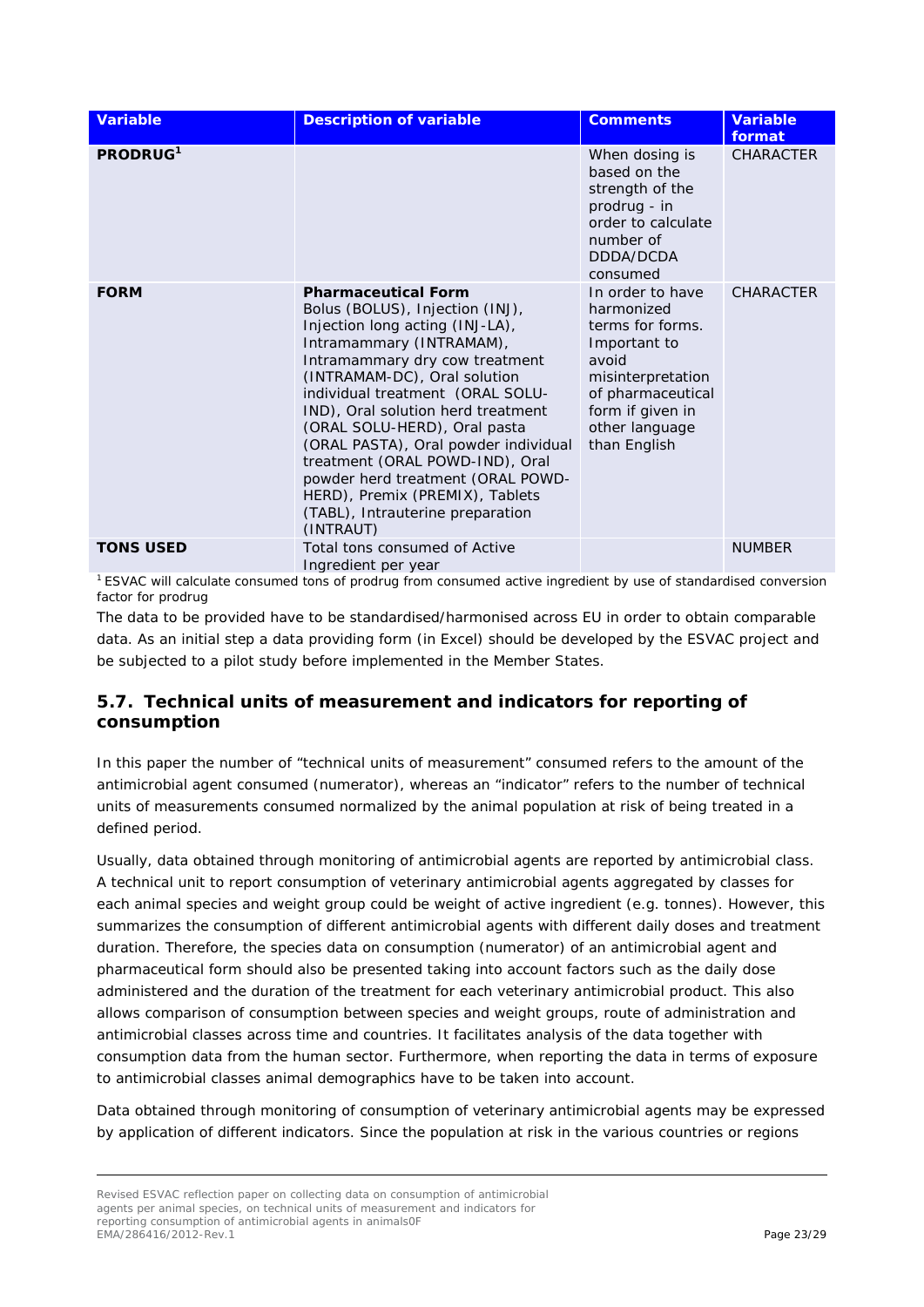under monitoring differ substantially this should be taken into account when reporting of the consumption data.

Assessment of the selection pressure is aiming to characterize the level of exposure and how long the microbial flora is exposed to a specific antimicrobial agent. To describe this, the following information is needed:

- Which antimicrobial agents were administered?
- Which daily dose was given and how long did they receive the veterinary antimicrobial medicinal product?
- How many animals were administered the veterinary antimicrobial medicinal product?
- How many animals were at risk of receiving the veterinary antimicrobial medicinal product?

### <span id="page-23-0"></span>**5.7.1. Technical units of measurement and indicators applicable for reporting by species data in the ESVAC project**

Since used daily dose animal (UDDA) is a unit to express the real dose administered to each herd/individual it would be in conflict with the nature of this unit to standardise it across EU. This is also the case for prescribed daily dose animal (PDDA). To report data on the consumption of veterinary antimicrobial agents in EU in a harmonised manner by species, it is suggested to apply defined daily dose animal (DDDA) and defined course dose (DCDA) in the ESVAC project. Since data from summary of product characteristics (SPC) are easily available for all Member States and are a transparent system SPCs should be used as the basis for establishing the same DDDA and DCDA for similar products – i.e. active ingredient and formulation. Furthermore, this allows for harmonization of the reporting of ESVAC data with human medicine (ESAC-Net).

In the ESVAC project, the indicators for consumption of veterinary antimicrobial agents should be numbers of DDDA or DCDA consumed by weight group divided by the number of animals species produced or as livestock (e.g. dairy cattle) by country and year.

The consumption given as numbers of DDDA and DCDA per year is obtained by dividing the estimated consumption per year (in weight of active substance) by the assigned DDDA and DCDA value (Figure 2). This also gives an estimate of the number of animals treated.

The number of DDDAs per year for a certain weight group expresses the number of standardized daily doses consumed for an animal species of a specific weight group in a year by country. The number of DCDAs per year for a certain weight group expresses the number of standardized courses dose (full treatments with a standardised treatment dose and duration) consumed for an animal species and weight class in a year and country (Figure 2).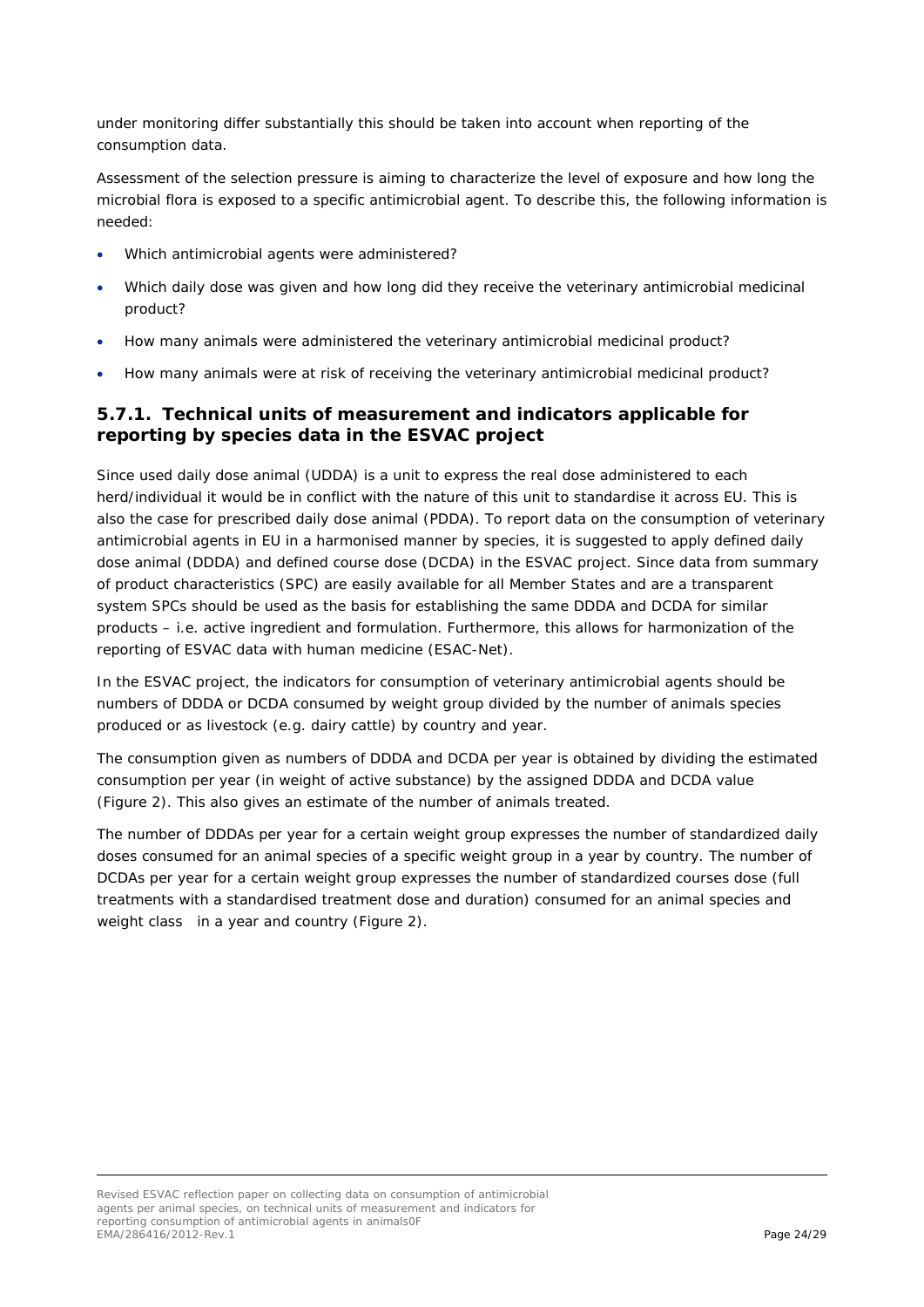**Figure 2**. Analysis of the data on consumption of veterinary antimicrobial agents by animal species and weight group/production type by country and year by ESVAC



## <span id="page-24-0"></span>*5.8. Denominators applicable for the ESVAC project by species data*

For consumption data by species, the number of animals, either produced or livestock (e.g. dairy cattle) by species and weight group by country and year, should be used as the denominator. If data from Eurostat and if applicable also TRACES are available, these should be used, else the denominator data have to be based on national statistics.

## <span id="page-24-1"></span>*5.9. Indicators for reporting the data*

In the ESVAC project, the indicators for consumption of veterinary antimicrobial agents should be numbers of DDDA or DCDA consumed/ 1000 animals produced or as livestock for each weight group/production type by country and year. Furthermore, it is suggested to use mg active ingredient consumed/1000 animals produced or as livestock for each weight group/production type per year and country as one of the indicators to express the consumption data of veterinary antimicrobial agents by class.

## <span id="page-24-2"></span>**6. Assignment of DDDA and DCDA values**

SPC data on dose and duration of treatment for the species decided to be prioritised in the ESVAC project – i.e. cattle, pigs and poultry (broilers, turkey), should be collected in a standardised manner from MSs. These data should be used for the assignment of common values for the DDDA and DCDA for the various antimicrobial agents and formulations across EU. It has to be noted that DDDAs and DCDAs based upon SPC assume that products are usually administered according to the SPC despite being known from the field that this is not always the case [\(Callens et al., 2012\)](#page-27-3).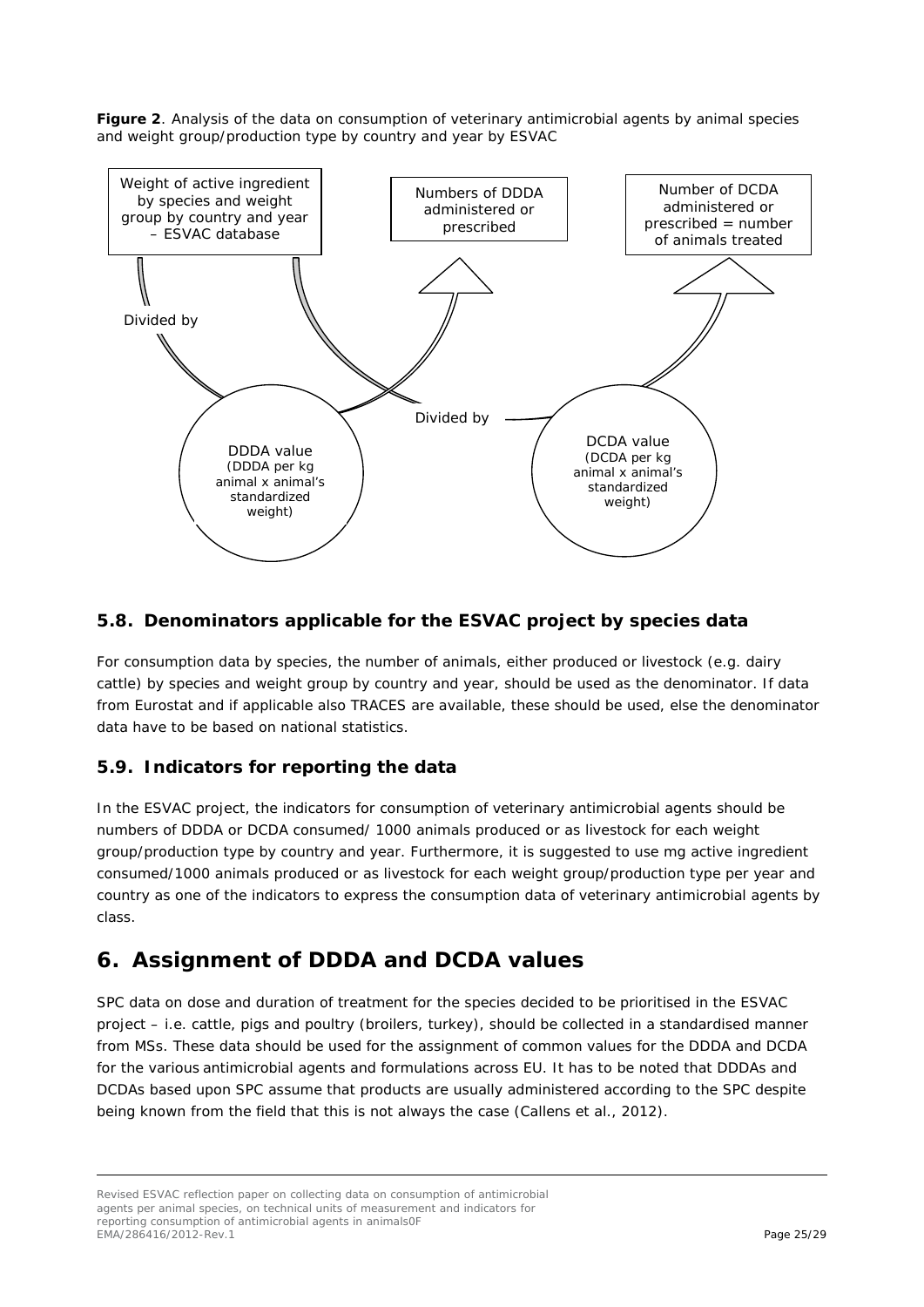DDDA and DCDA should be assigned by kg animal species in order to enable calculation of number of for each animal species and weight group included in the ESVAC data.

Detailed protocol on how to standardise the assignment of DDDA and DCDA should be developed following the consultation of this reflection paper.

### <span id="page-25-0"></span>*6.1. Products with one active ingredient*

For veterinary antimicrobial products containing only one active ingredient a similar approach as that used for human antimicrobial products can be applied.

#### <span id="page-25-1"></span>*6.2. Combination products of antimicrobial agents*

For human drugs the DDDs assigned for combination products are based on the main active ingredient with some exceptions counting the combination as one daily dose, regardless of the number of active ingredients included in the combination. However, the DDD were not developed to express the selection pressure but to measure development in treatment with medicines. Furthermore, the consumption in DDDs in human medicine is commonly reported with the corresponding ATC code which enables the identification on combination products.

When using data consumption of antimicrobials agents for the purpose of risk management or to follow trends in prescriptions, antimicrobial combinations need to be considered. However, in the context of antimicrobial resistance it is difficult to state that one active ingredient is the main component of a combination of antimicrobial agents. Also this will not allow for estimating the consumption of the other antimicrobial agents that can be more important in terms of selection pressure than the most important therapeutic ingredient. For intramammary and intrauterine preparations this can be solved by using the daily number of applicators and numbers of applicators per treatment as the DDDA and DCDA, respectively.

When using data on consumption of antimicrobials agents for the purpose of risk assessment or for the purpose of comparison with antimicrobial resistance data it is important to consider individual antimicrobial agents in such a product. The selection pressure to be evaluated is related to the use of a specific antimicrobial agent or class (whether or not it is administered in combination).

The problem with identifying the various components in combination products can be overcome in a database by linking ATCvet codes of the single active ingredients to the ATCvet combination code.

## <span id="page-25-2"></span>*6.3. Long acting products*

Long acting products administered by parenteral route are commonly used in veterinary medicine; for such products only one dose is typically administered.

For these products, the doses do not adequately represent the duration of action and therefore the selection pressure.

As a part of assignment of DDDAs for these long acting products a harmonised duration of action should be taken into account.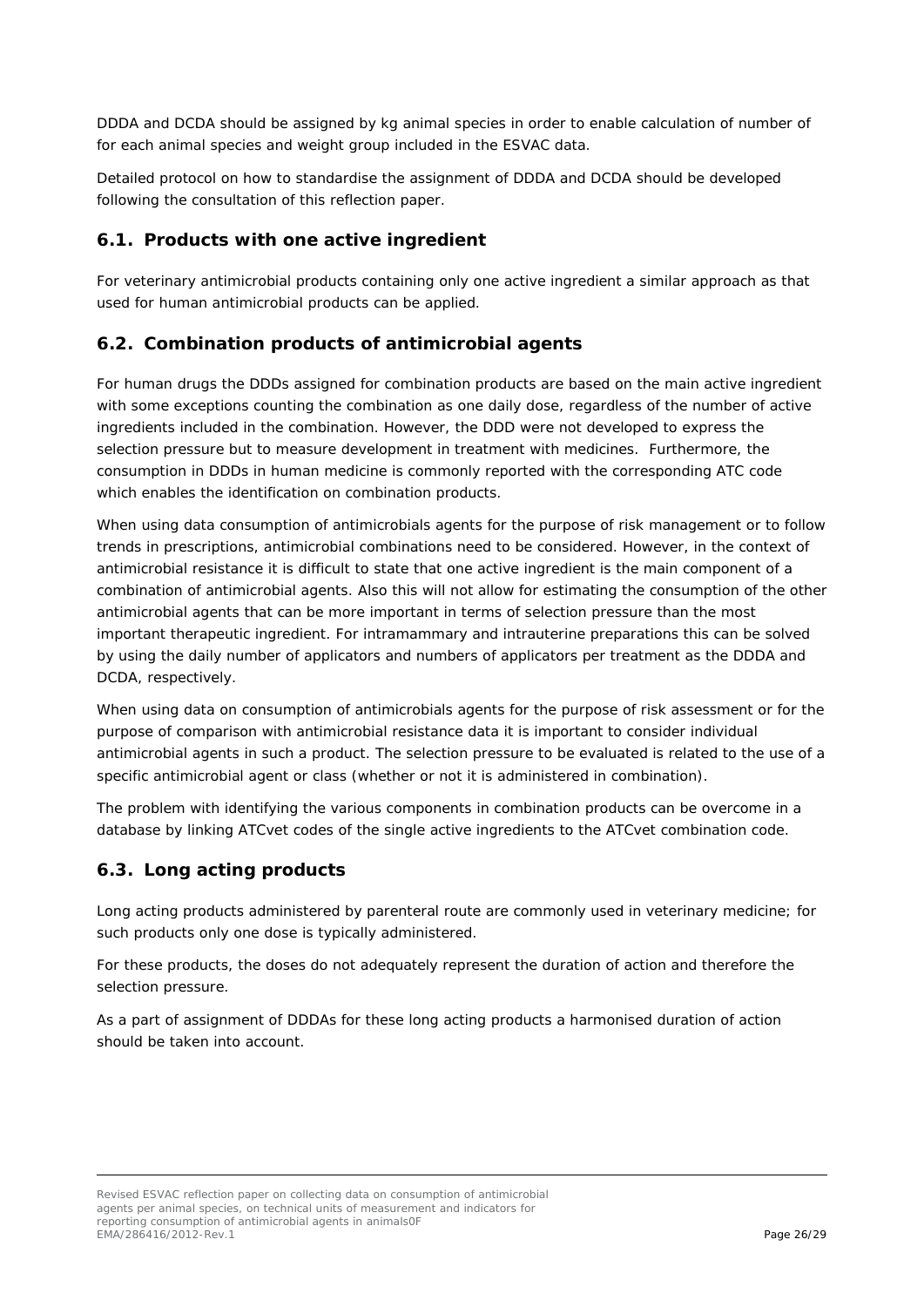# <span id="page-26-0"></span>**7. Recommendations applicable for the ESVAC project**

#### Collecting data by animal species

The recommended methods are ranked in order of preference:

- Continuous automated data collection including all prescriptions/administrations/delivery in a country per year.
- Cross-sectional or prospective longitudinal studies in a representative number of farms in order to estimate national consumption, in tonnes of active ingredient, by species, weight group and production type, if applicable.
- Stratification by species based on overall sales data.

#### Technical units of measurement

The proposed technical units of measurement for reporting of the data in ESVAC by animal species are

- Weight of active ingredient
- DDDA
- DCDA

DDDA and DCDC should be assigned for the species suggested to be prioritised in the ESVAC project – i.e. pigs, poultry (broilers and turkey) and cattle.

#### Indicators

The proposed indicators to be used for reporting of the consumption of antimicrobial agents by species the proposed indicators are:

- Weight of active ingredient consumed by weight group/1000 animals produced or livestock/year.
- Number of DDDA or DCDA consumed by weight group/1000 animals produced or livestock/year.

## <span id="page-26-1"></span>**8. Suggestions for implementation**

As a first step a protocol on how to collect data by species and a template on data to be provided to ESVAC should be developed. In order to gain experience, it is suggested to run a pilot project to test the protocol and the template in a limited number of MSs that are willing to participate and to collect and analyse these data by ESVAC.

Taking into account the limited resources available at the Agency and the MSs, it is recommended that following the pilot project, a baseline study collecting data for one species per year is performed with the following order: pig, poultry and cattle.

In parallel it is suggested to develop guidelines on how to assign DDDA and DCDA values for pigs, poultry and cattle across EU and to subsequently establish EU DDDA and DCDA values for these species.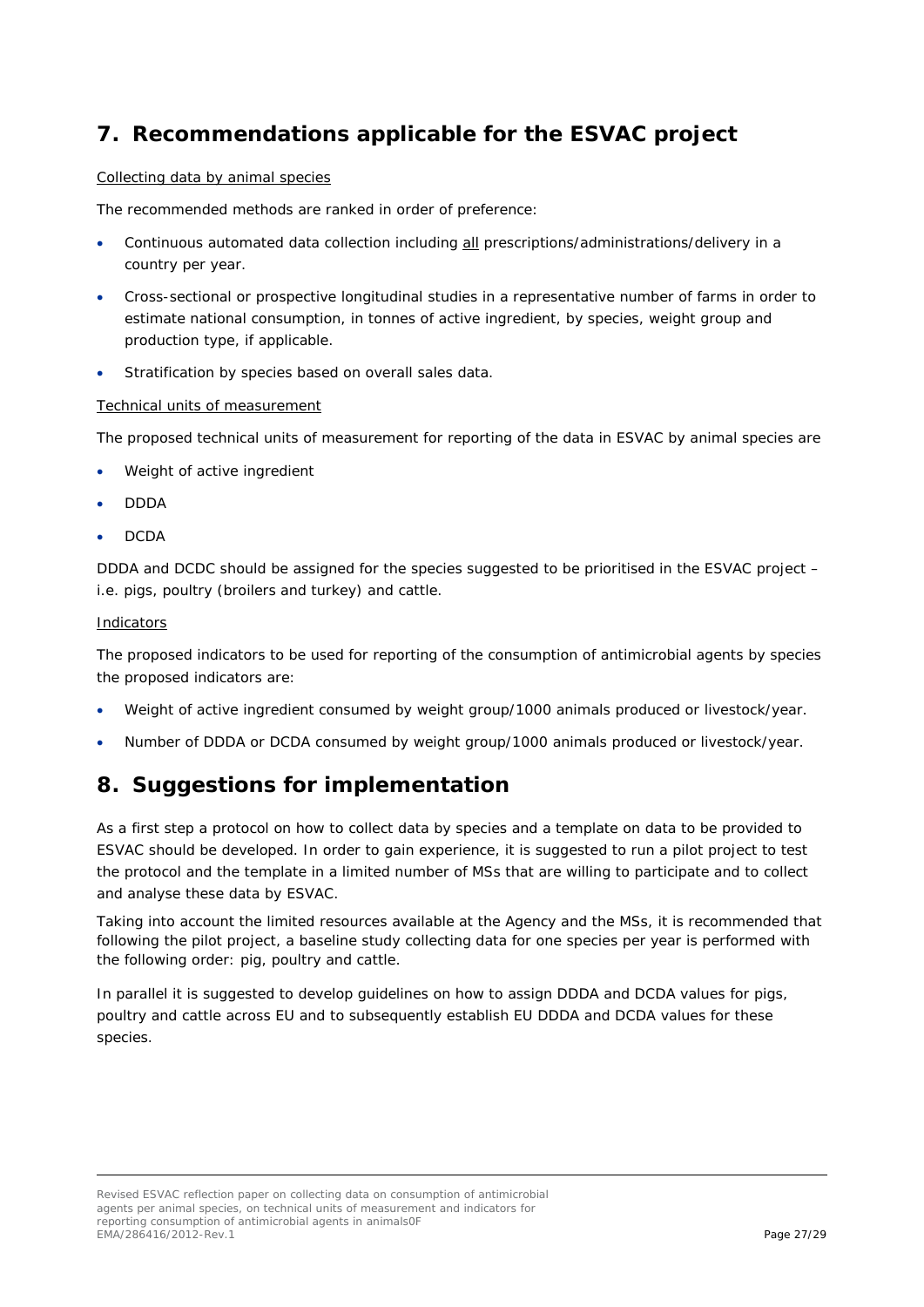# <span id="page-27-0"></span>**9. List of abbreviations**

| <b>DCDA</b> | Defined Course Dose Animal                         |
|-------------|----------------------------------------------------|
| <b>DDDA</b> | Defined Daily Dose Animal                          |
| ESAC-Net    | European Surveillance of Antimicrobial Consumption |
| EMA         | European Medicines Agency                          |
| MAH         | Marketing Authorisation Holder                     |
| MS.         | Member State                                       |
| <b>OIE</b>  | World Organisation for Animal Health               |
| <b>PSUR</b> | Periodic Safety Update Report                      |
| <b>SPC</b>  | Summary of Product Characteristics                 |
| <b>WHO</b>  | World Health Organisation                          |

## <span id="page-27-1"></span>**10. Definition of terms**

Daily dose: The dose given daily of an antimicrobial agent.

Duration of treatment: The number of days of an antimicrobial treatment.

Defined Daily Dose animals (DDDA): The assumed average maintenance dose per day per kg body weight for the main indication in a specified species.

Defined Course Dose animals (DCDA): The assumed average maintenance dose per day per kg body weight for the main indication in a specified species (DDDA) multiplied with the assumed duration of treatment.

Indicator: Express consumption using both the numerator and the denominator. Applied by WHO [\(http://apps.who.int/medicinedocs/pdf/s4876e/s4876e.pdf\)](http://apps.who.int/medicinedocs/pdf/s4876e/s4876e.pdf).

Technical unit of measurement: Unit to express consumption of antimicrobial agents. Applied by WHO as a term for units correcting for differences in doses or doses and length of treatment of various medicines in drug utilization studies [\(http://www.whocc.no/atc\\_ddd\\_methodology/history/\)](http://www.whocc.no/atc_ddd_methodology/history/).

## <span id="page-27-2"></span>**11. References**

- <span id="page-27-3"></span>Callens, B., D. Persoons, D. Maes, M. Laanen, M. Postma, F. Boyen, F. Haesebrouck, P. Butaye, B. Catry, and J. Dewulf. 2012. Prophylactic and metaphylactic antimicrobial use in Belgian fattening pig herds. *Preventive veterinary medicine* 106:53-62.
- <span id="page-27-6"></span>Chauvin, C., I. Bouvarel, P.A. Beloeil, J.P. Orand, D. Guillemot, and P. Sanders. 2005a. A pharmacoepidemiological analysis of factors associated with antimicrobial consumption level in turkey broiler flocks. *Veterinary research* 36:199-211.
- <span id="page-27-4"></span>Chauvin, C., S. Le Bouquin-Leneveu, A. Hardy, D. Haguet, J.P. Orand, and P. Sanders. 2005b. An original system for the continuous monitoring of antimicrobial use in poultry production in France. *Journal of veterinary pharmacology and therapeutics* 28:515-523.
- <span id="page-27-5"></span>Chevance, A., and G. Moulin. 2011. Sales survey of Veterinary Medicinal Products containing Antimicrobials in France – 2010. Volumes and estimated consumption of antimicrobials in